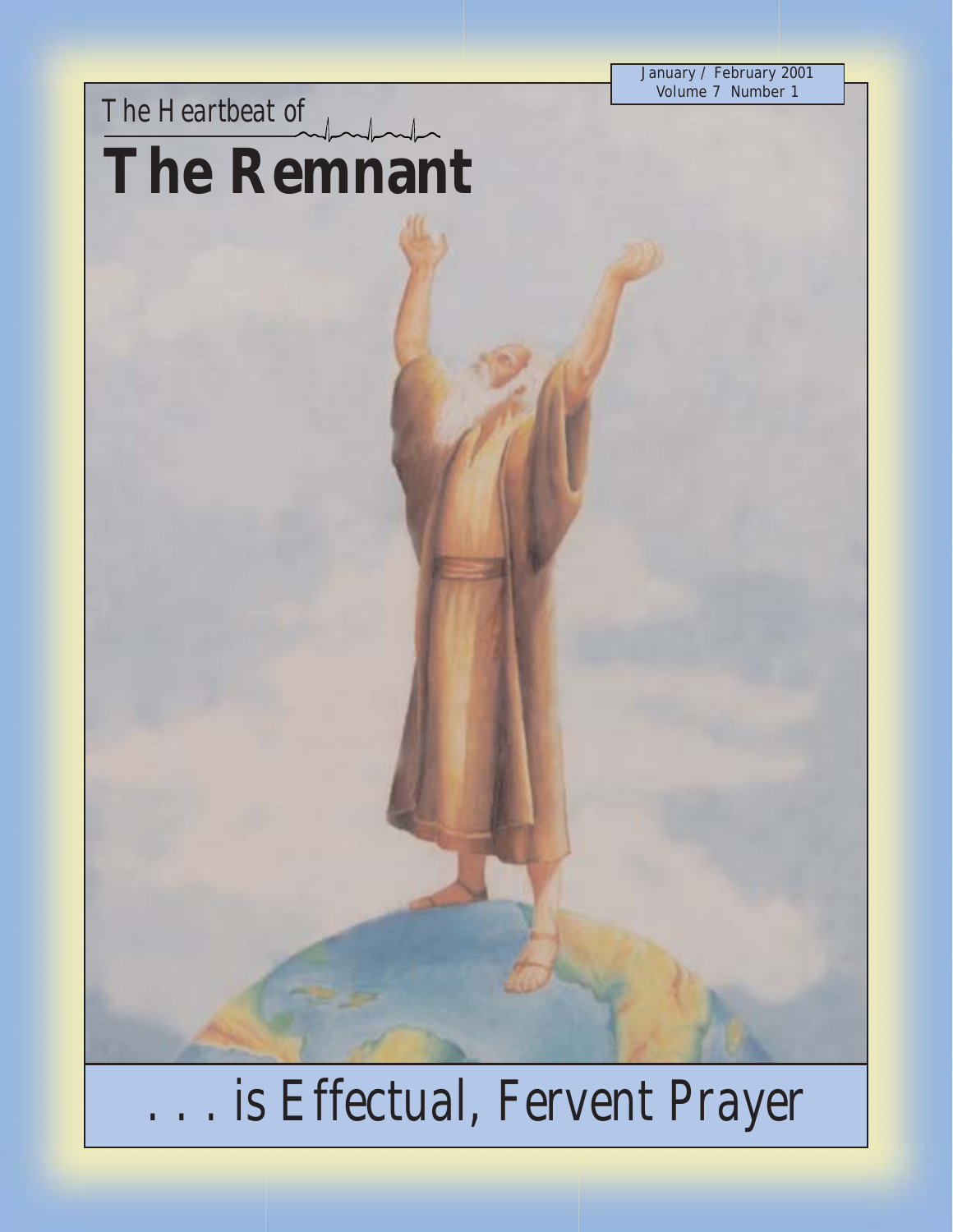| <b>紫紫</b> |                                                                                                |
|-----------|------------------------------------------------------------------------------------------------|
|           | The Heartbeat of<br><b>The Remnant</b>                                                         |
|           | Publisher<br><b>Charity Christian Fellowship</b><br>59 S. Groffdale Rd.                        |
|           | Leola, PA 17540<br><b>Board of Directors</b><br><b>Mose Stoltzfus</b>                          |
| 柒         | <b>Myron Weaver</b><br><b>General Editor</b><br>Denny Kenaston                                 |
|           | <b>Editorial Staff</b><br><b>Andrew Weaver</b><br><b>Duane Binkley</b><br>Eric Wenger (Layout) |
|           | <b>Artists</b><br>Lisa Weaver<br><b>Kate Rutler</b>                                            |
|           | <b>Reprint Policy</b><br>All material in this magazine may                                     |
|           | be copied or reprinted in it's                                                                 |

❅

❄

### **Subscription Policy**

*The Heartbeat of The Remnant* is published bimonthly by Charity Christian Fellowship. Copyright ©2001 by Charity Christian Fellowship. Subscription is available at no cost upon request. However, there is considerable cost incurred by printing it. It is financially supported by the gifts

| **                                                                                                                                                                               |  |    |                                                        |                                                                             |                                                                      |        |  |
|----------------------------------------------------------------------------------------------------------------------------------------------------------------------------------|--|----|--------------------------------------------------------|-----------------------------------------------------------------------------|----------------------------------------------------------------------|--------|--|
| The Heartbeat of $\int_{\Omega}$<br><b>The Remnant</b>                                                                                                                           |  | N  |                                                        | N<br>Е                                                                      |                                                                      |        |  |
| Publisher<br><b>Charity Christian Fellowship</b>                                                                                                                                 |  |    | <b>JOHN PATON'S HOME LIFE</b><br>• by Denny Kenaston • |                                                                             |                                                                      |        |  |
| 59 S. Groffdale Rd.<br>Leola, PA 17540                                                                                                                                           |  |    | <b>OFFENDED IN CHRIST</b>                              |                                                                             |                                                                      |        |  |
| <b>Board of Directors</b><br><b>Mose Stoltzfus</b>                                                                                                                               |  |    |                                                        | • by T. Austin Sparks •                                                     | <b>Sharpened Words for Little Ones</b>                               |        |  |
| <b>Myron Weaver</b><br><b>General Editor</b>                                                                                                                                     |  | 13 |                                                        | - A Spiritual Exercise -                                                    | PRAYING "THE LORD'S PRAYER"                                          |        |  |
| Denny Kenaston<br><b>Editorial Staff</b>                                                                                                                                         |  | 15 |                                                        | • by Rick Leibee •                                                          | <b>NOAH AND A FATHER'S FAITH</b>                                     | ☀<br>柒 |  |
| <b>Andrew Weaver</b><br><b>Duane Binkley</b><br>Eric Wenger (Layout)<br><b>Artists</b>                                                                                           |  | 18 |                                                        | <b>Book Review</b><br>$\bullet$ by Watchman Nee $\bullet$                   | THE RELEASE OF THE SPIRIT                                            |        |  |
| Lisa Weaver<br><b>Kate Rutler</b>                                                                                                                                                |  | 20 |                                                        | <b>ONLY GOD</b><br>• by Charles & Christine Taylor •                        |                                                                      |        |  |
| <b>Reprint Policy</b><br>Il material in this magazine may<br>e copied or reprinted in it's<br><b>ntirety</b> unless we used it by per-                                           |  | 22 |                                                        | <b>The Blessing Corner</b>                                                  | THE BLESSING OF AUTHORITY<br>• by Andrew & Elisabeth Weaver •        |        |  |
| ission or a copyright is indicat-<br>d. Please include our name and<br>ddress.                                                                                                   |  | 24 |                                                        | THE SPIRIT OF THE HOME<br>• by Rachel Weaver •                              |                                                                      | ☀      |  |
| <b>Subscription Policy</b><br>The Heartbeat of The Remnant<br>published bimonthly by<br>harity Christian Fellowship.                                                             |  | 28 |                                                        | <b>PAINFUL REALITIES OF</b><br><b>MISSIONARY LIFE</b><br>• by Harold Herr • |                                                                      | ☀      |  |
| Copyright ©2001 by Charity<br>hristian Fellowship.<br>ubscription is available at no<br>ost upon request. However,<br>here is considerable cost<br>ncurred by printing it. It is |  | 31 |                                                        | THE YEAR 2000:<br><b>THE VICTORY AHEAD</b><br>• by Daniel Kenaston •        | <b>GIFTS OF COURAGE, CONFIRMATIONS,</b><br>AND CONCEALED GLIMPSES OF |        |  |

to the promptings of His Spirit. We request your prayerful consideration of this need. Send subscriptions or contributions to: The Heartbeat of The Remnant, 59 S. Groffdale Rd., Leola, PA 17540-9533 U.S.A. You can call 1-800-227-7902 or (717) 656-4155. ❄

❅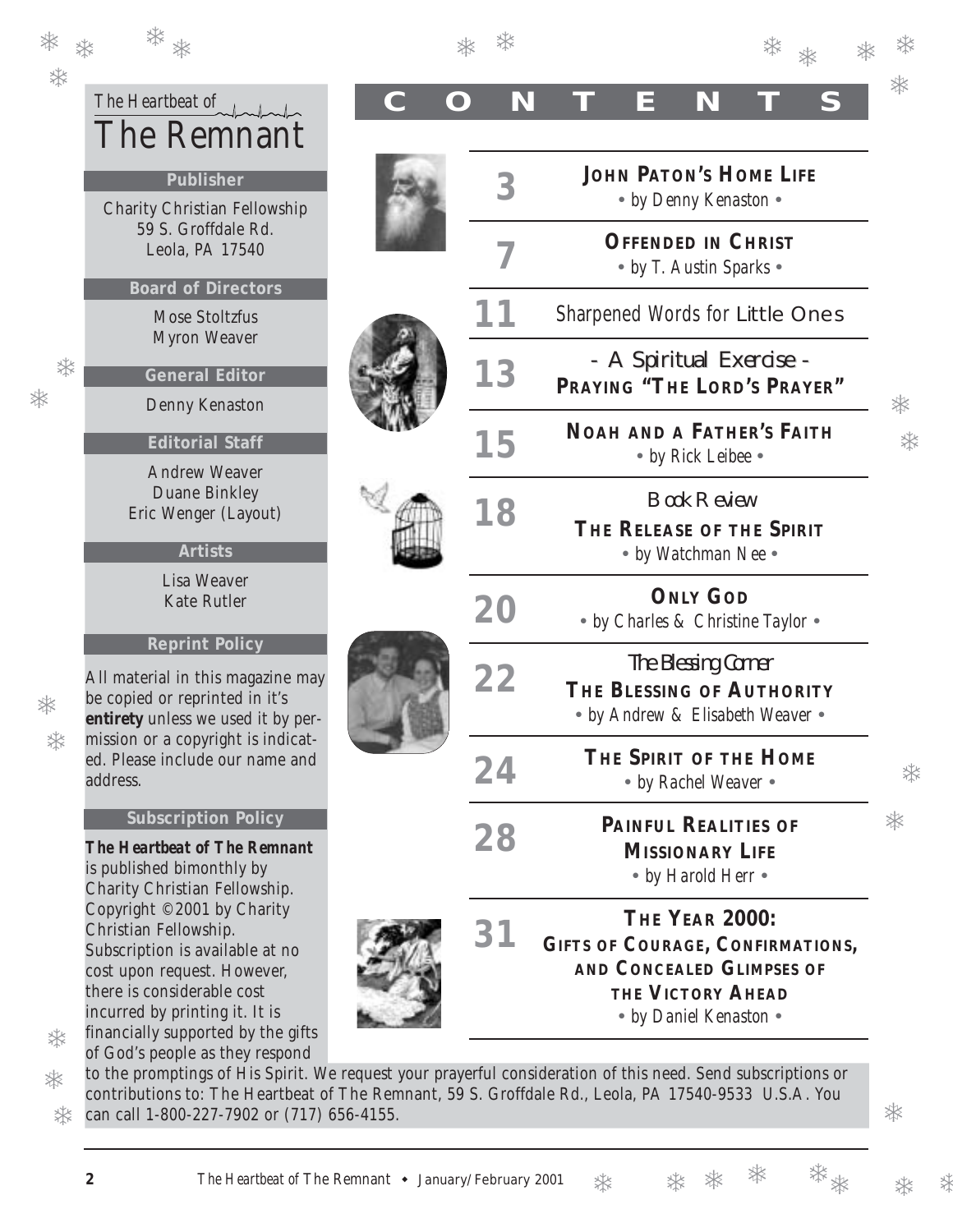

*by Denny Kenaston*



We soul magnifies the Lord as I ponder the<br>beautiful character of the rare jewel we<br>have to study in this Home History. John beautiful character of the rare jewel we have to study in this Home History. John Paton was a missionary of the highest sort. His autobiography reads much like the Acts of the Apostles. Truly he was an apostle ("a sent one") of the heathen who lived on the South Sea Islands, called New Hebrides. He was born in Scotland in 1824 and left this world shortly after 1898. The material for this article was gleaned from his autobiography published by *Banner of Truth Trust*, PO Box 621, Carlisle, PA 17013 USA.

As I begin this study, it is again worthy of note, to see this godly missionary's heritage. I know that God is no respecter of persons, and He will use any and all who give themselves wholeheartedly to Him. Even though this is true, it seems to me that those who have been preserved from much evil by a Christian home go deeper, and further, with God. This should be a great motivation to both young and old. To the young, to keep themselves pure, for God uses the pure and unscarred more. To the old, that we would keep our children from evil, for their future benefit. I am not saying that God won't use the others mightily, for we know that He has many times. What I am saying is that those who have been left to themselves have more hindrances in the Christian life.

John Paton grew up in a beautiful Christian home. His father was sincerely seeking God from his youth. He could be found almost daily stealing away to a secret place in the woods, to pray, and memorize, and meditate. These patterns set the course of his whole life, as he never missed his quiet time. At the age of seventeen he was brought by God into the experience of the new birth. From that time, James Paton began to make many deep choices that affected his whole life and the life of his future family. He read of the lives of the old Scottish Covenanters who would not agree that the King of England was the head of the church. Many hundreds of them gave their lives for this conviction. His heart said, "That is the kind of Christian I will be." While still at home, he appealed to his father and mother to follow the example of the old saints, and have family devotions morning and evening. His request prevailed because he also offered to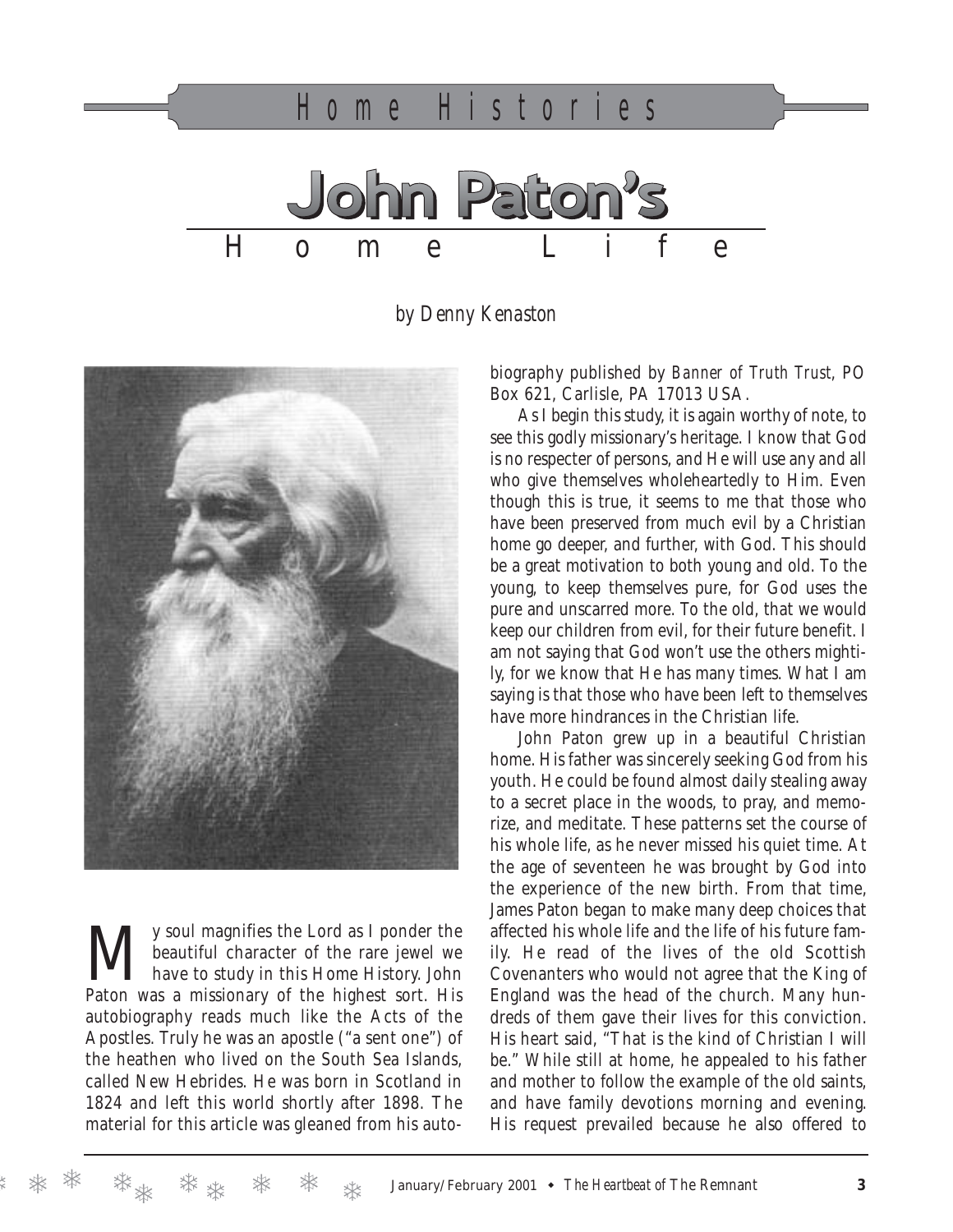help in leading them. He continued in this practice till his death at age 77.

John's mother Janet was also known for her Godfearing character, from youthful days onward. John described his dear mother with words that clearly show us the influence she had on him. "Our mother," John says, "was a bright-hearted, high-spirited, patient-toiling, heroic little woman." Toward the end of his life, looking back on her influence, he said, "I worship the memory of her." So James and Janet Paton began their home together with a deep Christian commitment. God gave eleven children to this holy union. John was the first born, and that a son. It was the custom of the godly to dedicate the first born son to God and His service, and so John was given in this way at his birth. Years later when John was struggling with the call to go to the heathen, his parents revealed to him their secret dedication and prayer. For twenty-some years they had been praying that God would send him to the heathen. John never questioned his calling again, but moved forward in faith nothing doubting.

As I have studied the history of godly homes, I have observed that the patterns of influence are not always the same. At times the father is not very active in the training of the children, yet the mother pours her life out for them. At other times the father is the one with the vision, and the mother keeps the household running, with very little spiritual influence on the children. Both of these patterns have produced a godly seed to the glory of the God who broods over our homes. I write this to encourage fathers and mothers where the roles are not in proper biblical order. Oh, the power of a home where both parents are united with purpose and vision to raise servants of the most high God. In this study, it is a little hard to discern the place of influence that John's mother had in his life. Perhaps she was a hidden woman. This being the case, I have chosen to focus on his father, which is what John did in his autobiography.

# The Godly Man's House

This may seem like an odd title for a major point in the study of a man's homelife, but let me explain. James Paton's house was laid out in three basic sections, which are worthy of note. The one end of the house was mother's domain. This was the living, and household-working side of the house. The kitchen was there, the eating area was there, and it was also where the children slept at night. The other end of the house was father's side. James made stockings for a living, and there were several looms there for this purpose. It was interesting, as I noted again, that the father worked at home. His oversight was not far away at any time, though he had to make a living for his family. The center section of the house was called " the closet". This was the inner chamber, which served as the bedroom for the parents, but had a more significant use of spiritual renewal. It was the place where James would go, enter into his closet, shut the door, and pray to his Heavenly Father in secret (Matthew 6:6). All three sections of the house were used with purpose, as tools in the hands of dedicated parents. A close and orderly family grew up here in this godly man's house.

# The Godly Man's Prayers

Herein did his great strength lie. James was a man of prayer, in secret and in public. The closet was the Sanctuary of the little cottage home, the place where the fires of the heart were kindled. Every day, and many times each day, John's father would retire to this secret place. He would often go there after every meal, and shut the door. The children knew, more by instinct than anything else, that it was time to be quiet, father is praying. Priestly prayers were offered up to God continually for the family. The children often heard the sound of a broken man's voice pleading with God for strength. Father lived in the Divine Presence of God, as he continued to bathe himself in this holy exchange. What an example to the children who looked on with assurance, saying, "Father walked with God, why can't I?" Oh, what holy lessons were being taught as the children saw his face aglow with light and joy as he finished his time of prayer. The influence of this praying man cannot be measured, for prayer is one of those mysterious hidden tools that work to mold the children's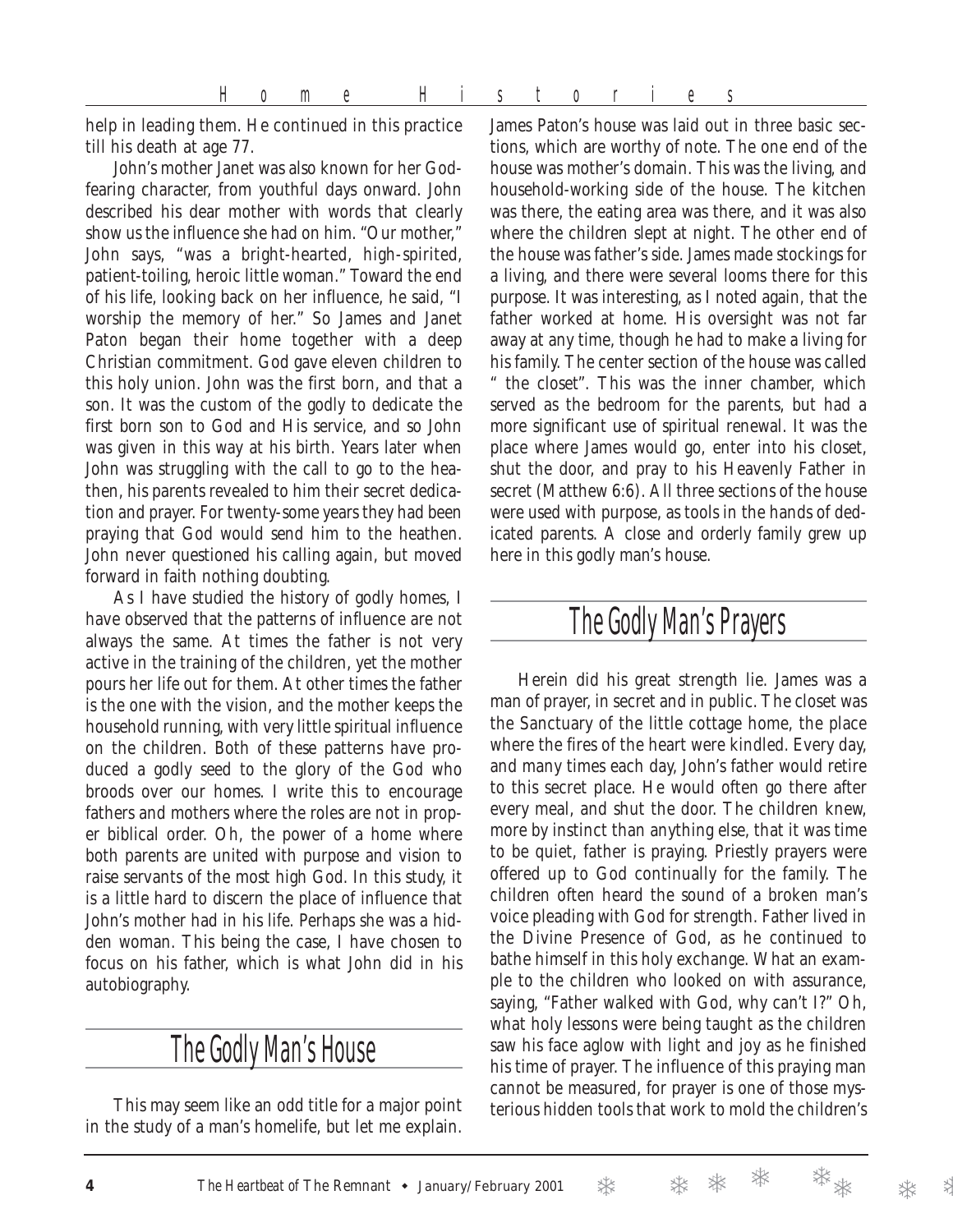Home Histories

lives. John testified of his father, "When on his knees, and all of us kneeling around him, he would pour out his whole soul with tears for the conversion of the heathen, and for every personal and domestic need." "We all felt as if in the presence of a living Saviour, and learned to know and love Him as our Divine Friend." John continues, "I used to look at the light on his face, and wish I were like him in spirit, and hope that in answer to his prayers, I might be privileged and prepared to take the Gospel to some portion of the Heathen World." Dear brothers and sisters, let us beseech God to make us like him also, that our children may have a true example of one who prays.

# The Godly Man's Order

Mr. James Paton had a strong desire to be a minister of the gospel. These doors did not open for him, so instead he dedicated his home to raise children who would. We have already mentioned his prayers, which were a beautiful part of the order of this home. Family devotions were never missed morning or evening. These family times were divided into three sections. A portion of scripture was read and discussed, psalms and hymns were sung, and father lead the family in prayers as we have already described. This went on for forty years, and even as the children began to leave home, he still held them up in prayer morning and evening. John said, "No hurry for market, no rush to business, no arrival of friends, no sorrow, or joy, or excitement prevented this exercise." Father only missed church thrice in forty years, and the joy and excitement of going was passed on to all in the house. The children grew up listening to many enthusiastic dialogues about spiritual things. Christianity was a blessing, living for God was a joy, and John caught the spirit of this at an early age.

The Lord's Day was made to be the greatest day of the week. It was not a day to endure, but rather a day that everyone looked forward to all week long. The day started with a happy four-mile walk to church, talking and visiting along the way. The sermons were full of zeal and unction. Then sober musings over the sermon on the way home. Many times mother was not able to go to the meeting because of

the many children. This provided father and the children the joyful task of telling her all about the sermon. Father would pace back and forth giving the sermon over again. He would engage the children to help with this activity by reading verses from the Bible, and would often branch over into some Bible story or something from Pilgrim's Progress. The evening was spent in more teaching, often from the Shorter Catechism, with explanations of verses that went along with the lesson. As I studied the many holy activities of the day, a warm sense of togetherness prevailed in this lovely home.

One more area of this godly man's homelife is worthy to consider. Although the home was very clearly ruled by love and not by fear, and obedience was the norm, there were still times when the children needed a spanking. This was a holy and reverent affair. Father would first go to his inner chamber for a season of prayer where he would pour the need out before God, and ask for wisdom. This became the severest part of the punishment. It was, in fact, a message to the conscience, and brought the Almighty into the discipline. As the children beheld the pain and sacrifice that their father went through to spank them, their love for him abounded. The need for spankings were few, because of the effective way it was done.

# The Godly Man's Relationship

Malachi chapter 4 speaks of the importance and power of the relationship between a father and his children. The closeness of this father and son is exemplary. As I studied their love and respect for each other, and the soul tie they had and held all their days, sweet memories rose in my own mind. I remember saying good-bye to two of my own children, who were heading to the foreign fields. The many deep, silent communications that passed between us at our parting will never leave my memory. In his Autobiography, John reflects upon the time when he left home to prepare for mission work. He was twenty-two years old at the time. I will be quoting him heavily in this section, for this is the best way to see the deep respect he had for his father.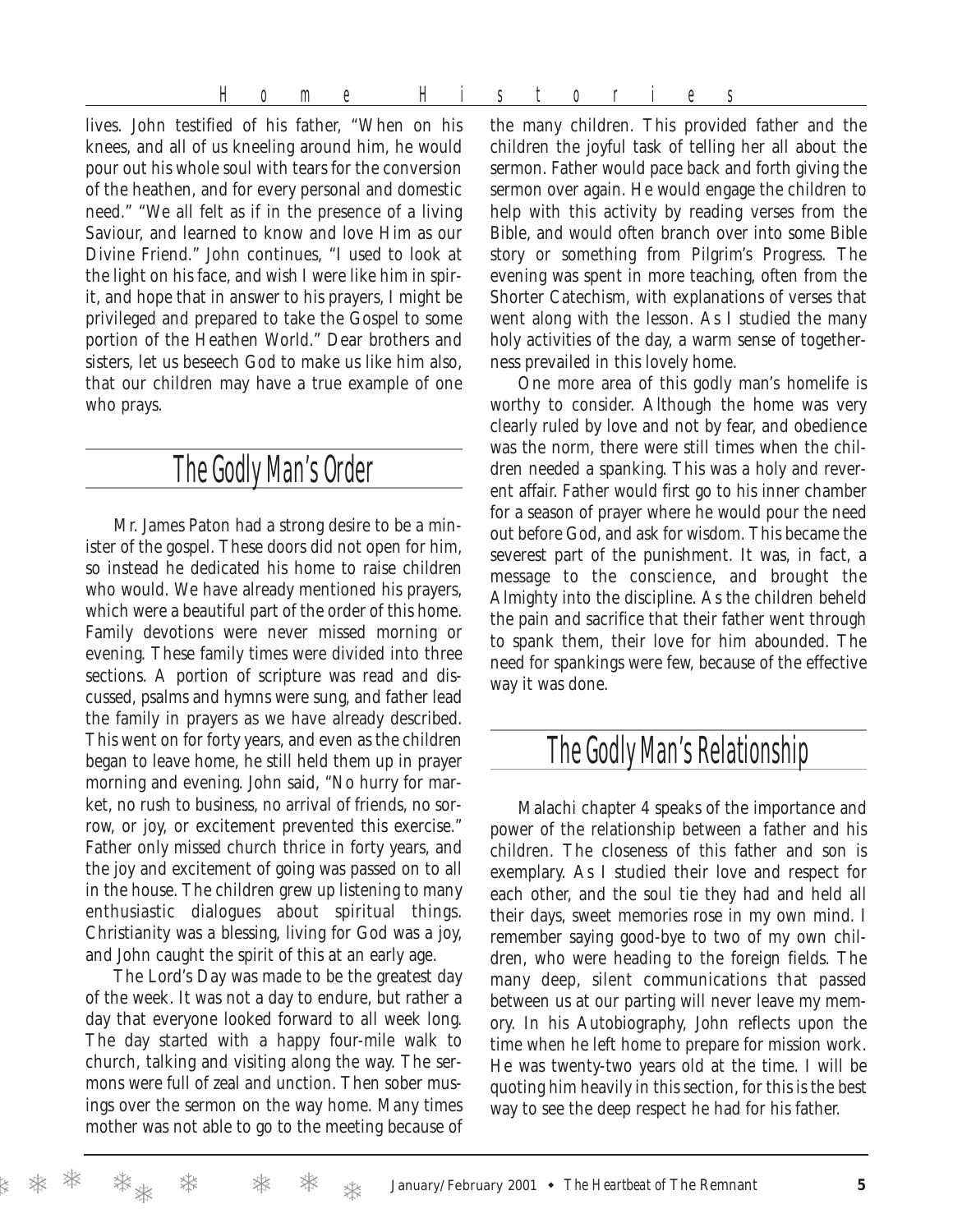Home Histories

I quote from the book: "My dear father walked with me the first six miles of the way. His counsels and tears and heavenly conversations are fresh in my heart, as if it had been yesterday. Tears are on my cheeks as freely now, as they were then, as memory steals me away to the scene. For the last half-mile we walked on in almost unbroken silence. His lips kept moving in silent prayers for me; and his tears fell fast when our eyes met each other in looks for which all speech was vain. We halted on reaching the appointed parting place; he grasped my hand firmly for a minute of silence, and then solemnly and affectionately said: "God bless you my son! Your father's God prosper you and keep you from all evil!" Unable to say more, his lips kept moving in silent prayer; in tears we embraced, and parted. When about to turn a corner in the road, I looked back and saw him — gazing after me. Waving my hat, I was round the corner and out of sight in an instant. My heart was too full and sore to carry me further, so I darted into the side of the road and wept for a time. I then climbed the dyke to see if he yet stood where I had left him; and just at that moment I caught a glimpse of him climbing the dyke and looking out for me. He did not see me, and after he gazed eagerly for a while, he got down and set his face toward home. I watched through blinding tears, till his form faded from my gaze; and then I hastened on my way. I vowed deeply and often, by the help of God, to live and act so as never to grieve or dishonor such a father and mother as he had given me." Oh, what beautiful words which flow from the heart of a loving son. They are a humbling challenge to me. It is easy to see from this account that what we do when the children are home will last long after they are gone. May God renew our vision to build close ties with each child as we still have them with us.

# The Godly Man's Fruit

There are many things that we could put under this title, because of the many years of faithful service from his missionary son. John Paton, who he was, and all he did, inspires my own heart. I recommend a reading of the entire book. However, I would like to

focus on a bit on young John Paton for a few moments. John grew up in what he called a peasant's home. The large family of eleven children created an element of ongoing necessity that molded his character. We often look at these necessities as hardships and setbacks. This is not the case most of the time. In fact, God uses them for the molding of choice servants for His Name's sake. John had to begin working in his father's business at an early age. Before he was twelve, he was working from six in the morning, until ten at night. There was time off for meals, but still the hours were long and hard. The income went to help the family with the many expenses incurred just by living. This meant school would have to be set aside. This did not slow the aspiring missionary down in the least. From the age of twelve, his heart was set on being a missionary, and every spare moment was spent in study and preparation. We may look on from our more modern perspective, and think that this is mean or unfair. But let us look again. In the days of most of the godly people that we read about, a boy became a man when he was about twelve years old. Our modern play mentality has blurred our vision of what a child can and should do at an early age. We think that they must have many years of fun and play before they start shouldering responsibility. The hardships and burdens he learned to bear in his youth went with him and sanctified his way all his days when on the field. Brothers and sisters, let us prepare soldiers for the spiritual battlefields of the world. No army would train their soldiers in fun and ease, and then send them out to a battlefield of hardship and pain. The Lord of the harvest will send forth prepared laborers into His harvest fields. ❏

John Paton's autobiography is available from: **Cumberland Valley Bible Book Store** 133 N. Hanover St. Carlisle, PA 17013 U.S.A. þ k **Phone#:** (800) 656-0231b

.....

 $\bullet$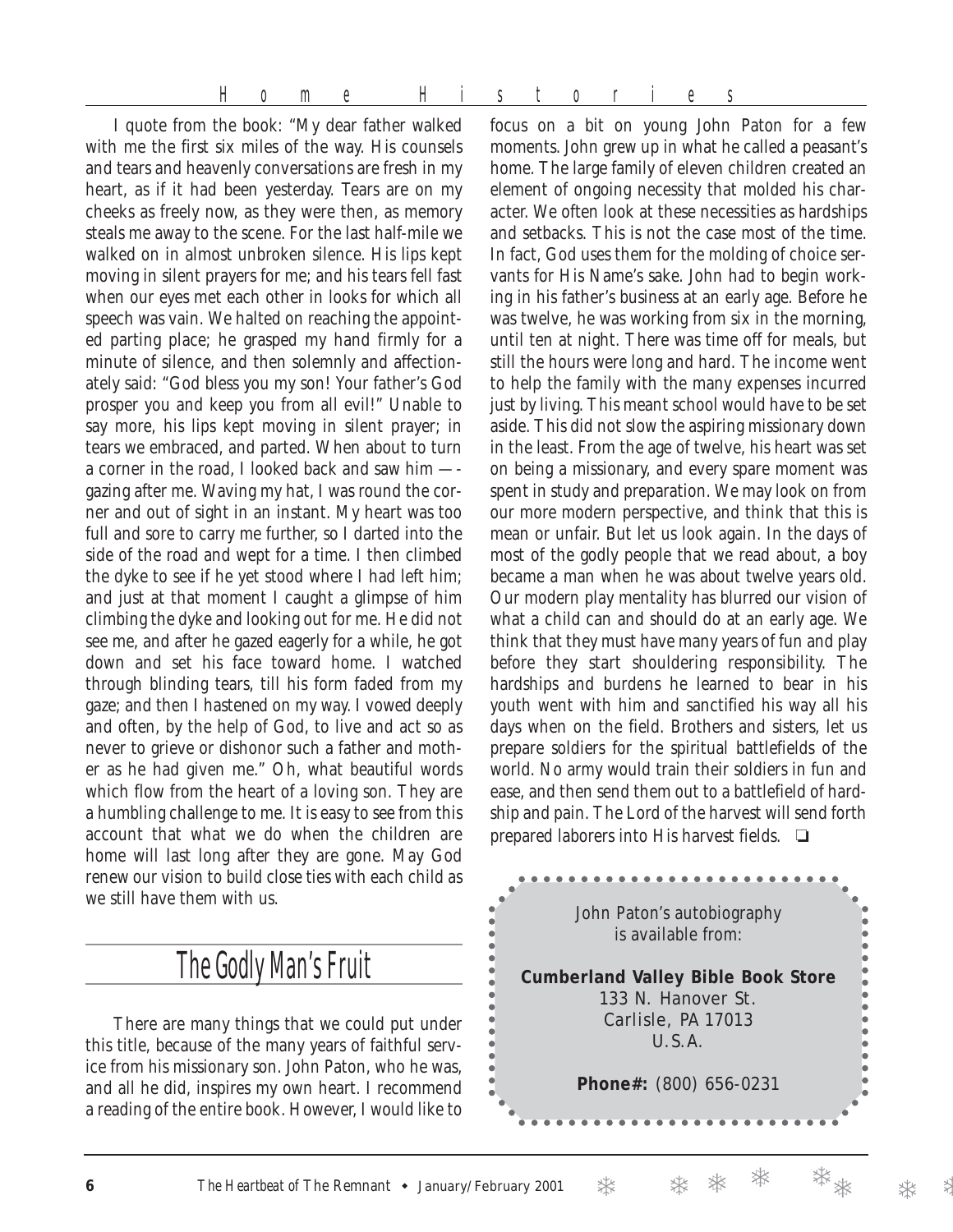# Offended in Christ

### *by T. Austin Sparks*

One of the greatest perils of the Christian<br>life lurks in the common pathway of disci-<br>pleship. It is the peril of being offended in<br>Christ. The followship to which the Gamel called life lurks in the common pathway of discipleship. It is the peril of being offended in Christ. The fellowship to which the Gospel calls us will bring a constant new and humiliating discovery of self; and a disturbance of established order in our lives, as His will corrects and opposes our own. The danger in this exercise is that we are apt to break down under the test and training of it all, to go back and walk no more with Him. We become, in fact, offended in Him. It is always possible, despite every sincere profession of the soul, that what God meant for blessing should become blight to us by our misunderstanding of what He is doing.

But Christ, with that absolute frankness which is a large part of His attractiveness to men, cannot be held to blame for such pitiful defections. For He never disguises the possibility. In His Gospel, He combines welcome with warning as none other has ever done. Hence it is that to the most earnest and self-convinced of us all He says: "Blessed is he, whosoever shall not be offended in Me." The blessedness of the unoffended, despite all the danger without and the weakness within, is the possibility of receiving a blessing from every trial. And this is blessedness indeed.

Now it is necessary to remember the meaning of the word "offend." In its original form it is the very word we frequently use-scandalize, and has the force of causing to stumble. So we may translate and expand this saying of Christ as being: "Blessed is he who does not find in Me any cause of stumbling."

Now we are prepared to find offences in the world, in the opposition of the devil, in the proven insincerity of others—but in Him! This is surely the most startling of all His warnings. For in Him we have already found life and salvation,

❄

guidance and peace, inspiration and satisfaction. And now to consider the thought of being offended in Him—this fairly staggers us.

Had this word offended been applied to men of the world, it would bring little, if any, surprise. For instance, we are not greatly taken aback when the Pharisees were offended in Him because He spoke to them of the evil thoughts, adulteries, murders, and the like, which proceed from the hearts of men; for His words convicted them of sin. We are not much surprised that He should be a rock of offence to those who are purposely disobedient to His demands. But when His own friends, those who really know Him, and have been admitted into the intimacies of fellowship with Him, should find cause of offence, this seems very strange at first. And its very mystery warns us to take heed to ourselves.

The setting that surrounds this verse in Matt. 11:6, is very revealing. John the Baptist was languishing in prison on the shores of the Dead Sea. This was the end of a life of utmost faithfulness. He had been tremendously loyal to Christ, splendidly in earnest concerning his mission, wonderfully courageous in giving forth the message committed to him, and yet it had all ended in a dungeon.

It seemed as though his faith, his self-restriction, his willingness to decrease that Christ might increase, had all been unrecognized and unvalued. His present experience so entirely contradicted God's assurance of a Messiah, that it is easy to understand the perplexity of mind which led him to send his disciples to Christ with the searching question: "Art thou He that should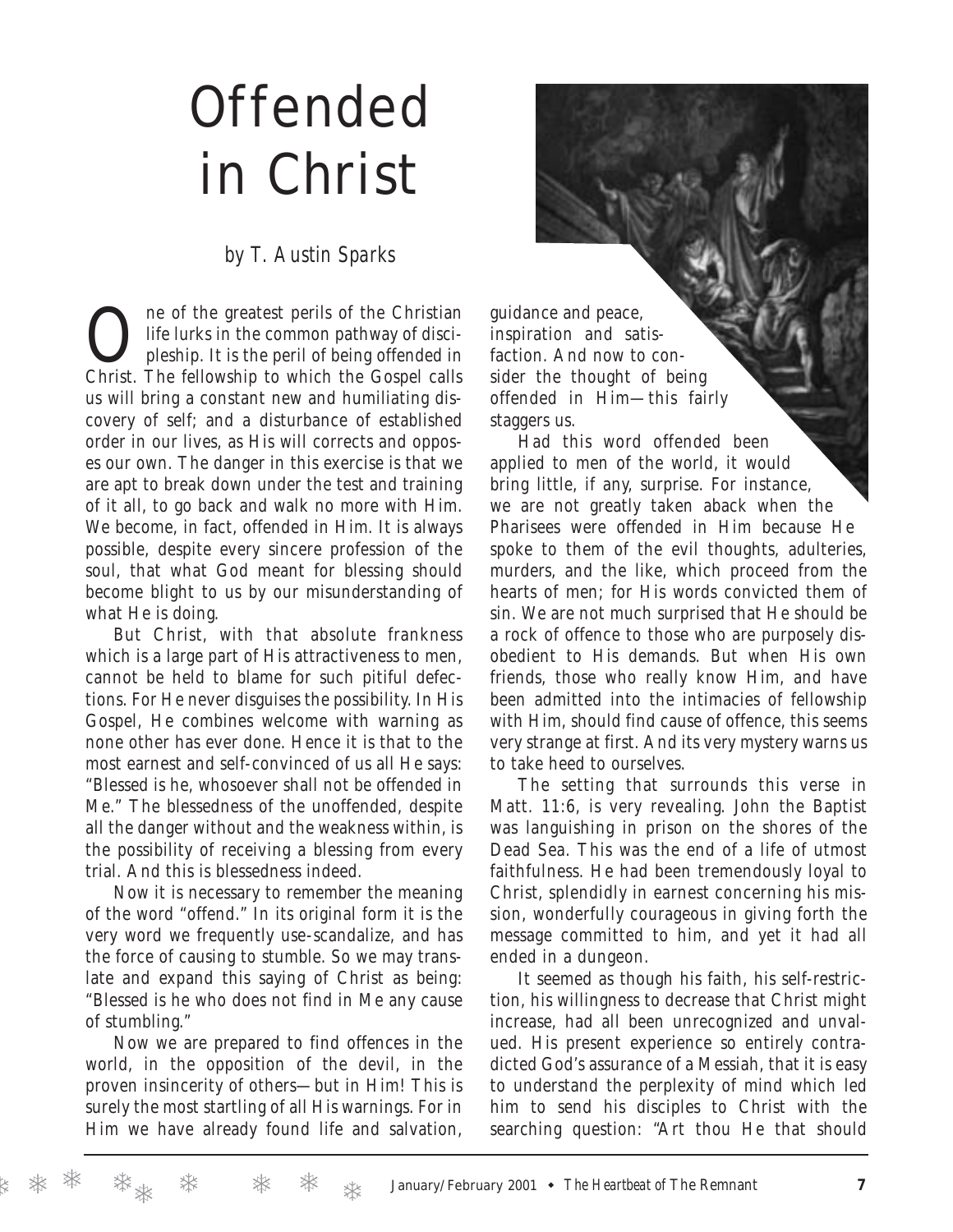come?" For here is One who has come to deliver captives, and yet He does not deliver the man, who, more than all others, seemed to have claims upon Him. He has proclaimed His own mission in terms of sympathy and love for the heartbroken, and yet here is a crushed and heartbroken man of whom He apparently takes no notice.

We should not be surprised, that at last, doubt has overcome his faith. We should not wonder why he who sits in prison would send messengers to Christ in the hope that He will declare Himself plainly. He probably had hopes of an explanation of such utterly contradictory circumstances. After all, he was the one who had at immense cost to himself maintained a devoted loyalty to the Son of God? Christ's only answer to these messengers was an exhibition of His sovereign power over the forces of destruction and death, and an injunction that they should tell John what they had seen. He told them to give John a special message; which calls for a new triumphant trust on his part: "Blessed is he, whosoever shall not be offended in Me." It was a reminder that in the pathway of blessing, the providence of testing will always be experienced. Its implication is that there is true peace only for that man who will trust Christ when he has no external aids to faith. The blessing is for he who believes Him and who holds to his loyalty without stumbling when God's treatment of him tests his endurance to the uttermost.

Now, it is not disloyal to Christ to say this: that He not only masters men but mystifies them also. While He blesses them He bewilders them too. His ways and thoughts are so much higher than ours. He persuades us to love and loyalty; but He puzzles us too. And in the life of every true follower of Him, there will always be, some great unanswered "Why?" None of us will ever be exempt from the need of acquiring by faith and patience the blessedness of the unoffended.

Now, let us think of an ordinary and typical instance of offence. It is not commonly a matter of open backsliding, of heartless rejection of the truth, or of bitter denial of past experience. Rather, doesn't it begin with the disappointment of some hope, the failure of an expectation, the weariness of an unanswered prayer, or the ache of a heart that seems to evoke no sympathetic answer from God. All this generates an unspoken

and almost unspeakable distrust. Then as we brood over it, a sense of injustice grows, a feeling that we have not been treated quite fairly by Christ. And how many there are all around us of whose lives it is a true description! From small beginnings of distrust the largest disasters grow. If two parallel lines are produced into infinity, there will never be any variation of the distance between them. But let them diverge at any point by only a hair's breadth. Then the farther they are produced, the wider the divergence becomes, until at length there is a universe of distance between them. So also in our fellowship with Christ. This kind of distrust and disobedience is charged with the potential of infinite loss. If we do not discover this attitude and repent, it can eventually put an eternity of distance between the soul and the Savior. If therefore, we can estimate some of the unchanging certainties of discipleship; and explore some of the perilous causes of offence in Christ, then we can establish a new relationship of implicit trust with our Lord, and be saved from this threatening peril. And this is surely the aim of His forewarning Word. Let us look at some of His unchanging ways.

There is first of all the severity of His requirements. When we first come to Christ the pathway seems to be strewn with roses, and the air seems filled with sweet and soothing perfumes. Though Christ is absolutely frank with us, and veils nothing of the hardships and conflicts we must endure, our own powers of understanding are so limited. We see but one thing at a time and that one thing is that Christ meets all the immediate needs of my life. Hence we march to a glad strain of faith and our hearts are in tune. But before long we discover that the conditions of fellowship are severe, a real separation, without popularity. It involves a severance of ties, the sacrifice of material prosperity, and the end of self-indulgence, a crucifixion. And when all this comes to be clearly apprehended, then it is that men are offended in Christ.

Then there is the mystery of His contradictions. It often seems as though Christ is unsympathetic with our best desires, with those desires that have originated in our fellowship with Him. You want, for instance, to do some great service and to fill some great sphere; but Christ's answer to your longing is to set you down to face the dif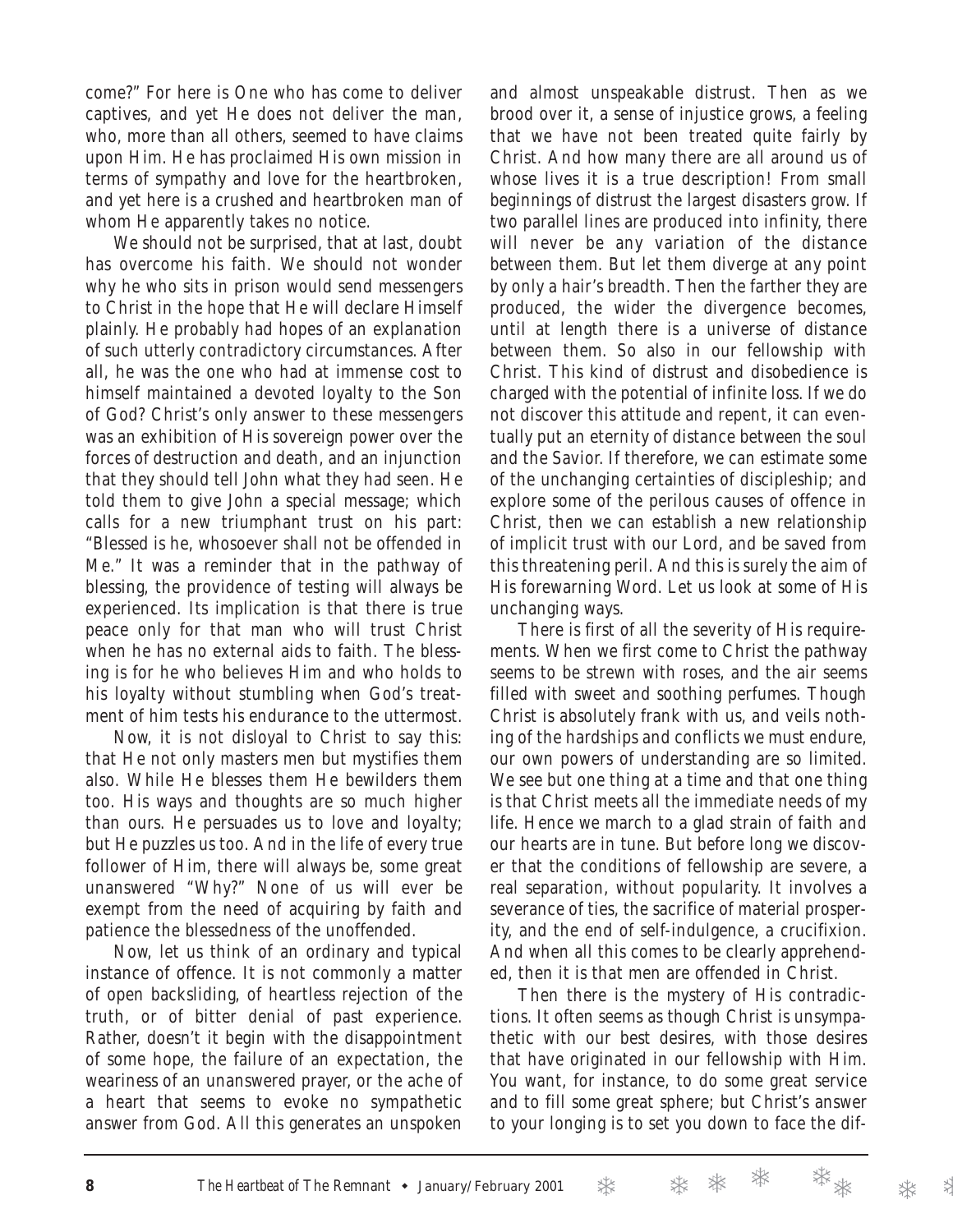ficulties of a small work where there is little, if any, recognition of your toil. You ask for spiritual service, and all that has been granted is a monotonous round of secular duty. And you are in danger of being offended in Him, just because there seems so little justification for His treatment of your high aim.

Or, maybe you have asked the gift of rest, and claimed His great promises on this line; but the answer has come in the necessity for stern and continuous conflict. The fires of temptation blaze around you, not less, but far more fiercely than ever. And, you are both puzzled and provoked at such realities. Or, you have desired to have a life less burdened and strained, but His only response has been to impose other and heavier burdens upon you. And you are well nigh offended in Him. The mystery of it all baffles every serious purpose, and the temptation to distrust is at times almost too much.

In reality, He is only unsympathetic with our egotism. He only seeks to destroy within us any kind of self-love, self-pride, and self-sufficiency, and to reproduce in us something of the beauty of His own character.

Beyond these causes is yet another in the slowness of His methods. We come to Him and put our lives under His control, expectant of immediate realization of a deliverance, which shall lift us beyond all concern regarding temptation and opposing forces. But how disappointingly slow is this realization; and how hardly won are our victories even when we are re-enforced by His Spirit.

Quite early we find that life is not a song, but rather a strife; that the grace of Christ is not a mere ecstasy but rather an energy which works painfully for righteousness in us. And the slowness of Christ in this matter of our own spiritual conflicts is often the cause of offence to us.

The same is true also in regard to the progress of the Kingdom. How often we find the slowness with which spiritual results are achieved a cause of offence in Christ. We begin by expecting that when we lift up Christ we shall immediately see crowds flocking to Him. We imagine that we have but to work faithfully in the service of God and man, and results are certain to be apparent. But how different is the reality!

We face the difficulty of believing that God is on the field when He is most invisible and it is too much for many who commence to work for Him with high hopes and valiant beliefs. Like the disciples, they think, "the Kingdom of God should immediately appear"; and it does not. As He attempts to guide their enthusiasm, and deepen their consecration into perseverance, they are apt to be "offended." Now it would not be difficult to bring instance upon instance to prove that, in spiritual work, when results are least visible they are often most real. The worker who will go on without the stimulus of outward success, who will continue His witness even when he is met by cold indifference is the one who gets the blessedness of the unoffended. And part of that blessing is in knowing there will be a harvest of all his sowing, and the sure reward of all his service.

But perhaps over and above these suggested causes of offence in Christ is the unreasonableness of His silences. I have total sympathy with John the Baptist in his perplexity. If this is really the Christ, why does he not act as Christ? Why does He do nothing to deliver His captive herald, or to bring peace to his troubled heart? One visit from Christ would have changed his prison to a palace. One handshake from Him would have transmuted his gloom into glory. But He did not give it. It was the same at Bethany, when He left Martha and Mary to their sorrow for two long and weary days. I sympathize with them in their utter inability to understand His delay in the light of His love. I understand the implied protest of the word with which they at length greeted Him: "If Thou hadst been here, my brother had not died." His silence seemed so entirely unreasonable.

Even now for us, it seems unreasonable when He apparently pays no heed to our prayers, and we cry as to a silent heaven. Who does not know this bitter experience and the subtle temptation lurking there? You have prayed for the conversion of loved ones, but they are apparently today as unyielding and impenitent as ever. You have prayed for temporal things, which seemed entirely necessary, and no answer has come. You have sought relief from some pressing burden, but no lightening of the load has been given; and today it is heavier than ever. And the thought that Christ's silence is unreasonable is never far away.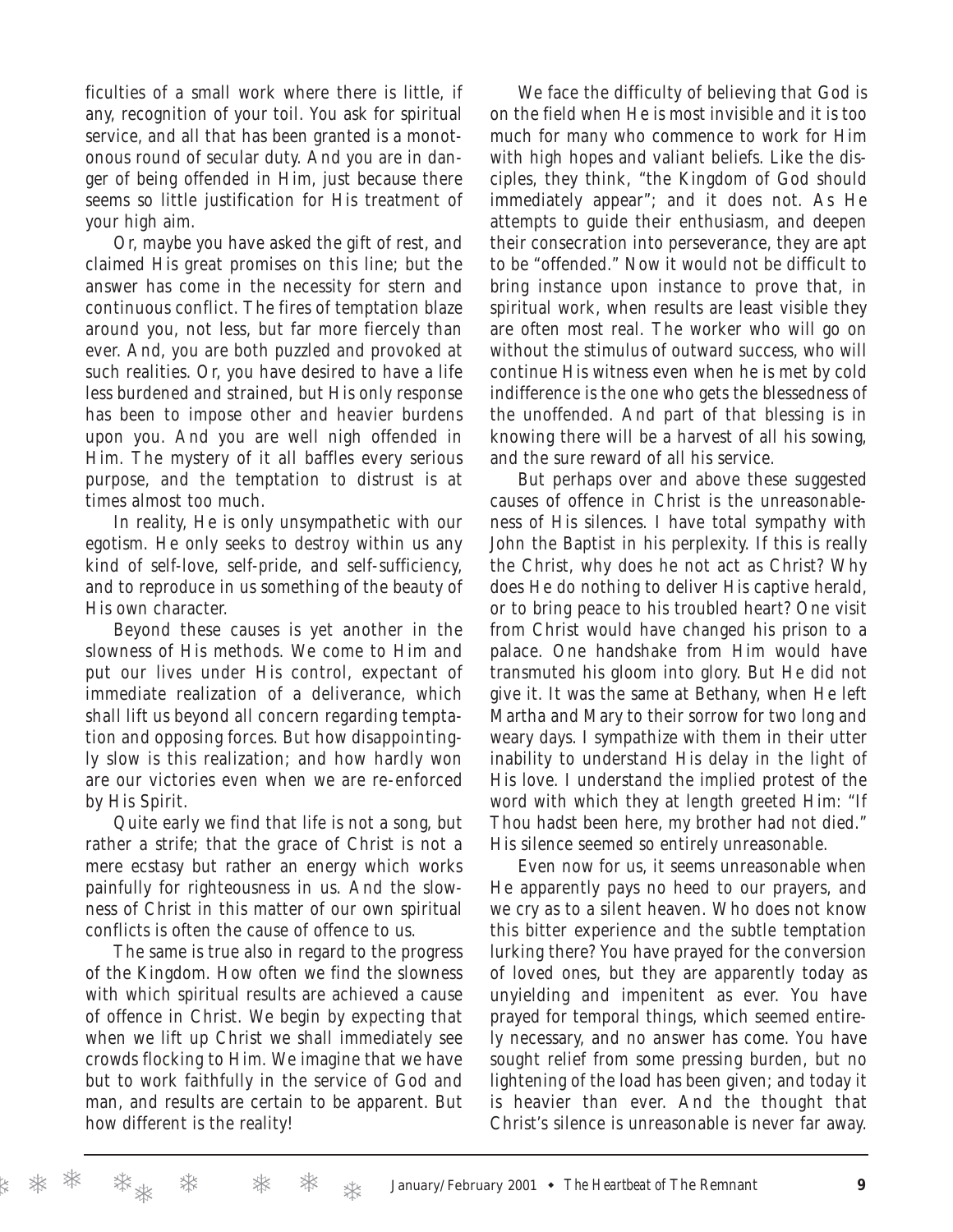Loyalty to Him is strained sorely, almost to breaking point. It is almost excusable to be "offended" in Him. But as with John in prison, and the sisters at Bethany, and host of others in all ages, He is not unmindful, even though His silence may seem to point to it. He is training them and us to undaunted faith, to live in the realm of the unseen and eternal; to walk in His own steps.

Sometimes what we call unanswered prayer proves beyond question a greater blessing than the desired answer could possibly have been. He withholds secondary mercies to teach us the importance and value of the primary.

His denials are our enrichments, not our impoverishments. For His purposes are vastly bigger than our prayers; and while His speech may be as silver, His silence is as gold. "Blessed is he whosoever shall not be offended in Me."

"These things have I spoken unto you, that," despite the severity of My requirements, the mystery of My contradictions, the slowness of My methods, and the unreasonableness of My silences, "ye should not be offended." ❏

This article was edited and condensed for space and readability. It was drawn from a 25-page booklet titled *The Blessedness Of The Unoffended*, by T. Austin Sparks. A free copy of this booklet is available by writing to: **Emmanuel Church** 12000 East 14th St. Tulsa, OK 74128 U.S.A.

Prayer s Revealing Challenge

There are many things that you can do in the Christian life, and not be right with God. Think about it a moment. You can read your Bible and not be right. You can go to church faithfully. You can lead your family in devotions. You can tell someone about the Lord Jesus. You can even preach the sermon on Sunday morning, and do it without an open heaven. But prayer is the great revealer of a man's true spiritual condition. You cannot have an effective, activating prayer life unless you are continually walking with a clear heart before God. Let us slowly ponder our prayer life before the all searching eye of God. How is it really? Do you have a pattern of answered prayer in your experience? The effective, fervent prayer of a righteous man avails.

–Gerard Du Toit

The cover for this issue of *The Heartbeat of The Remnant* is a drawing by Harold Weaver. It is taken from a graphic in an old copy of *Why Revival Tarries* by Leonard Ravenhill.

 $\ddot{\bullet}$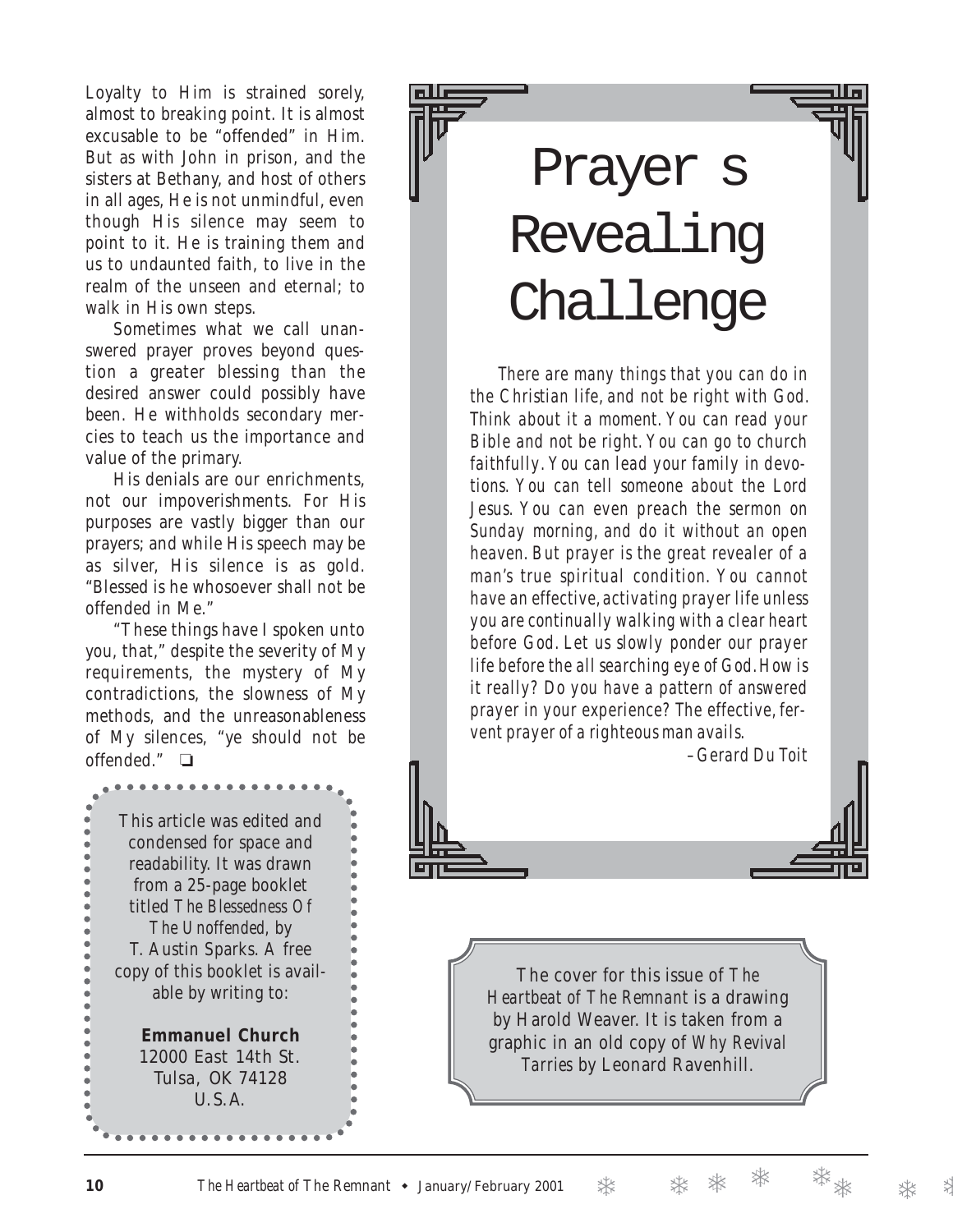# Sharpened Words for Little Ones

*Dear Fathers and Mothers,*

*This section of the Remnant is especially for you. We*<br>are attempting to gather meaningful lessons from<br>our readers that will help you teach your children. *are attempting to gather meaningful lessons from our readers that will help you teach your children. God's Word instructs us about our responsibility to teach and train the children. The old English word "catechize" is very descriptive of this task. It means* to teach Christian principles by

questions and answers*. The idea is to get the children thinking, talking, and answering questions, with the purpose of teaching them the truth of the Bible. The goal is to get them involved in this interaction. Take up these few suggestions we have offered, and God will give you other ones on your own. We have been very encouraged by the letters we received from parents who have been using this section, with much success.*

*--The Editors*

# *God bless you as you teach!*

### Controlling Our Thoughts

II Corinthians 10: 5 teaches us to bring every thought into captivity to the obedience of Christ. This concept is often hard for a child to understand. Here is a way that they can grasp the principle of watching over the thoughts that pass through the mind. If you will do this a couple of times during the formative years, they will never forget it. You will need someone old enough to carry out instructions and remember what you want them to say. Your helpers name will be "a thought." Sometimes he will be a good thought and sometimes he will be a bad thought. When he is a good thought, you will embrace him, and welcome him. When he is a bad thought, you will chase him away with a broom. Now picture the scene. You are sitting with the family at devotion time. Then your helper walks in humming. Ask him, "Who are you?" He should answer you with his name. "I am a thought." When you hear this, grab him and wrestle him to the ground. Then ask him, "What kind of thought are you?" Your helper should answer with an actual thought, good or bad, such as, "I don't like my parents." When you hear this, grab the broom and chase him out of the room. This little exercise can be repeated several times, alternating between good and bad thoughts. If he gives you a good thought, then you bless him and give him a seat. Explain to the children, that this happens in our minds. Sometimes it is just our minds thinking, but other times it is Satan putting bad things there to get us to think on them.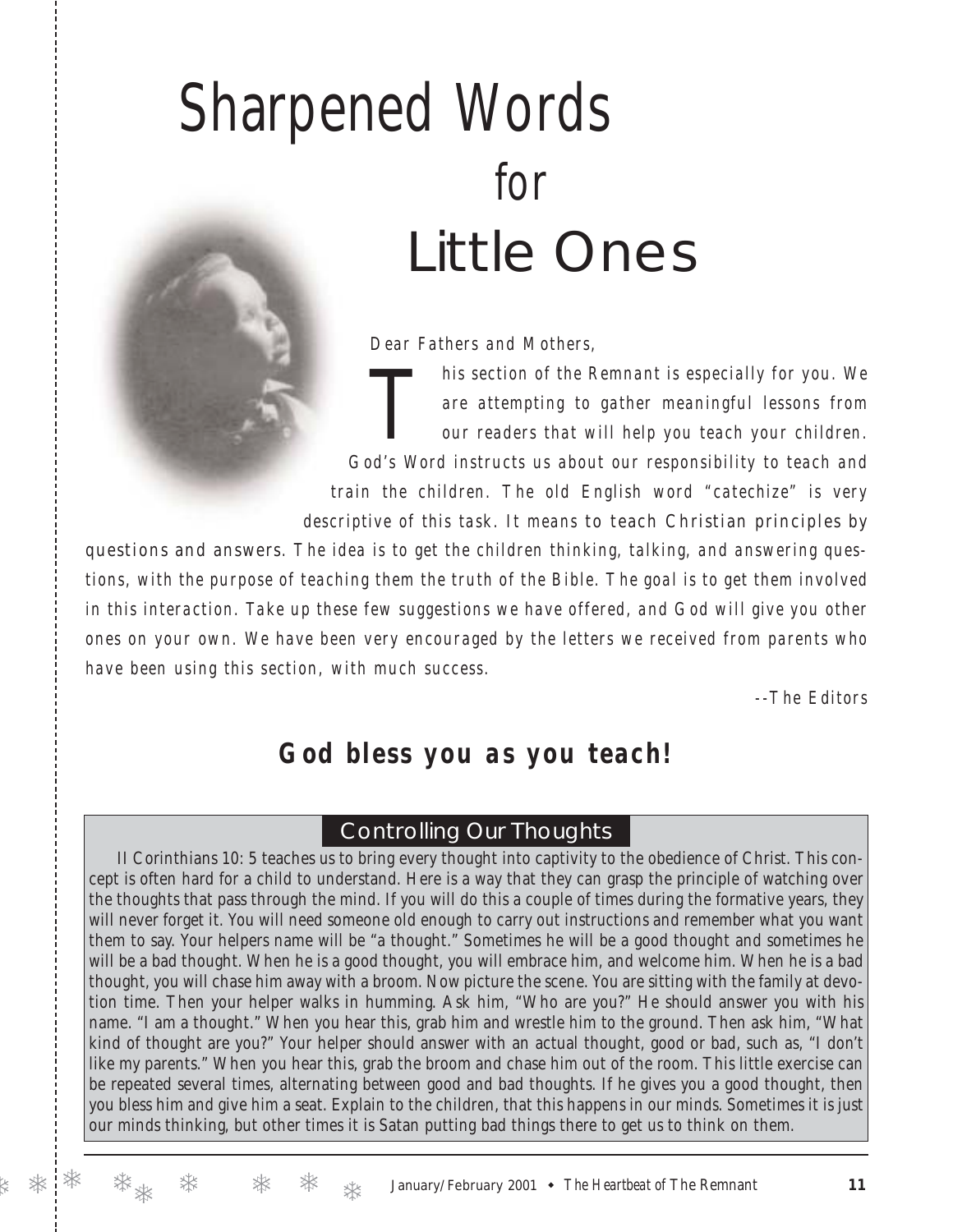## Kindness to Animals

For this lesson, you will want to secure any kind of baby animal you can find. It is very important to use a baby. This will do two things for you. One, you will have the children's undivided attention. Two, the baby animal will evoke sympathy and tenderness in every heart, even in the boys. After you have allowed everyone to enjoy this little animal for a while, take your Bible and turn to Proverbs 12:10. This verse is perfect to explain God's heart concerning animals. We can see that it is righteous to care for the animals. The care and concern we have for the animals when they are young should also be felt when they are grown. This is a good time to affirm responsibilities at chore times. To forget to give food or water to the animals is not right. When you have finished teaching some of these positive lessons, take time to speak strongly about the sin of being cruel to animals; the delight that boys sometimes have when they are mean to God's creatures. To bring the element of the creator into the lesson has a sobering influence on anyone who enjoys such evil. Some boys have a real problem with cruelty to animals, and it is good to affirm this lesson often. These patterns reach further than animals when they grow older, if not subdued when young. There are actually two lessons here if you take some time and develop them.

### Sinking Sand

Sit the family down for devotions as usual. After the time of singing is over, announce to them all that we are going to have our lesson today out at the sandbox. They will light up with interest and joy at the thought of it. Some preparation must be done ahead of time so that the lesson flows along quickly. If not, you will have them all playing in the sandbox in short order. When you arrive at the location, proceed to build a small house on the sand with wooden blocks. After you have finished the house, open your Bible and read the verses from the Sermon on the Mount. Spend a short time teaching what Jesus said, and how it applies to our lives. Then take some kind of a water source and pour it upon the house. You must have enough water flow that is begins to wash the sand away from under the house. As this happens, the house will fall to pieces before their very eyes. Oh, what a teachable moment you have. Turn back the text again and make further applications.

### Pull the Weeds When They are Small

You will have to wait a couple of months before you can do this lesson, but I assure you, it will be worth the wait. When the time of weeds has returned again, and it will I assure you. After you have had a time of singing with the family, march them all out to the garden for a very important lesson. You can allow most everyone to be involved in this one, as there will be plenty of weeds growing—right? Locate some of the big weeds first, and let them try to pull them out, each taking a turn. You want them to see for themselves, how hard it is to pull the big ones. When you feel that point has been clearly made, allow them to pull some of the small ones. Now you want to go back into the house and have a teaching on dealing with needs in our lives while they are small. Note that you often need help to deal with them if you wait till they get wellrooted in the heart. Proverbs 4:23, "Keep thy heart with all diligence," is a good verse to consider. You can bring out the importance being open and honest with mom and dad about our struggles. You can tell them, "Don't let little feelings of disrespect or anger grow into big weeds that are hard to pull."

## Listening in Prayer

The truth that you want to teach here is the importance of listening to God while you are having a time of prayer. Many people spend all their time in prayer making requests to God. Have your wife do a little preparation for this one. She should make a list of about twenty things that she wants to talk about on the phone with a friend. An outline of subjects is enough, and then she can fill in during the lesson. When it is time to teach, tell the children that you want them to listen to mother talk on the phone. They should listen carefully, and see if they can tell what is wrong with the conversation. Your wife should talk non-stop without listening, till she is finished with her list, and then hang up. The children will know what is wrong before she gets done. Then you ask them what they think. Turn to the Bible and refer to verses about listening to God, hearing His still, small voice, etc. Bring out the point of how it must seem to God when all He hears is requests during prayer. No one comes to listen or to have interactive fellowship with Him. It is like we are using God for our own plans and wishes.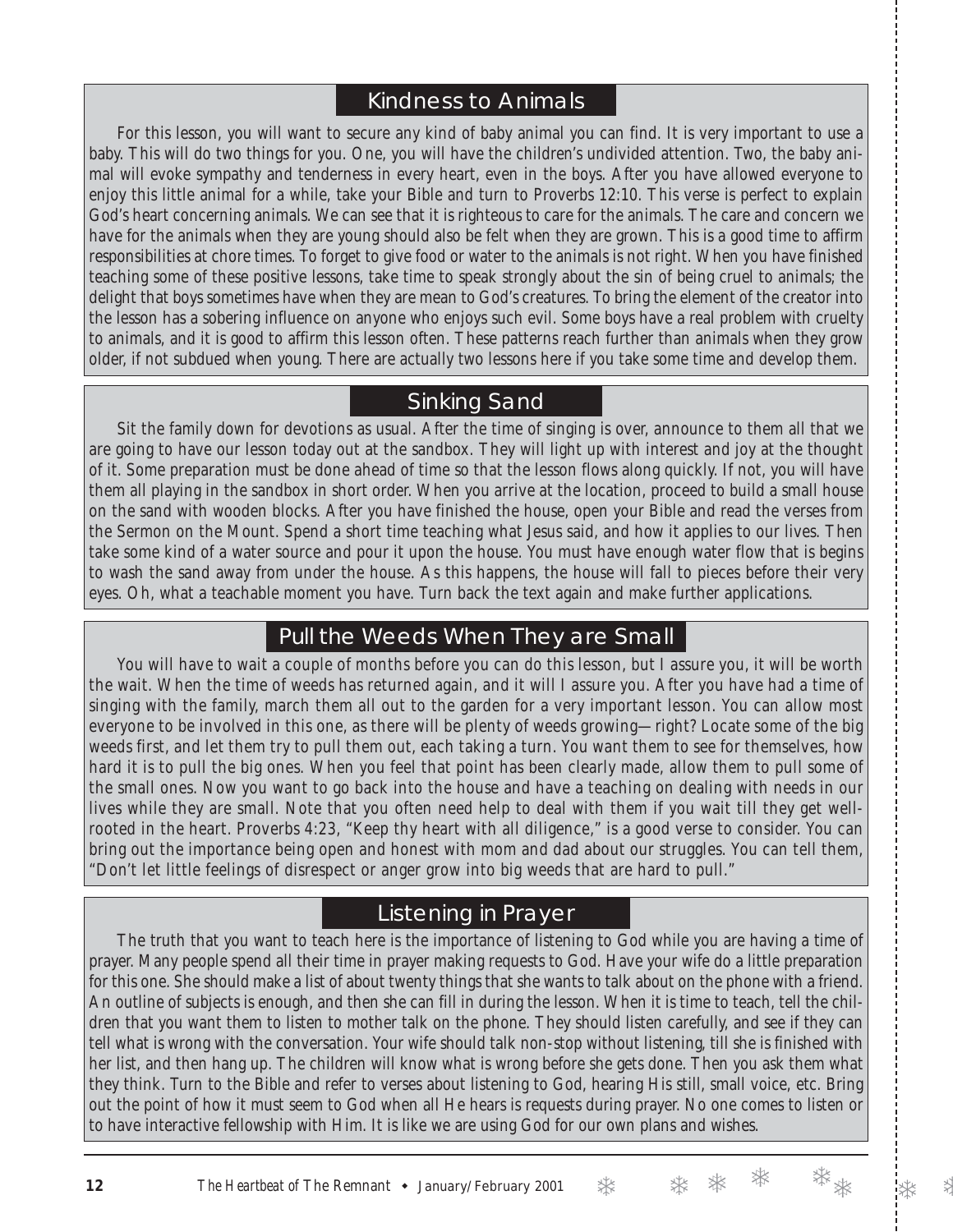# - A Spiritual Exercise - - A Spiritual Exercise -



# Praying "The Lord's Prayer"

The King of kings and the King of kings and Lord of lords. The time has gone by very swiftly, and here we are again ready to do some exercises. How do your spiritual muscles feel? I hope they are at least a little sore.

In the last issue we had a family exercise with some tremendous potential. This time we have a personal exercise that could change your prayer life forever. When our Lord Jesus Christ was in the garden praying at His greatest hour of temptation, He found His disciples sleeping. His words of reproof and challenge to them are also convicting to us. He woke them and said, "What, could you not watch with me one hour?" He continued, "Watch and pray, that ye enter not into temptation." Now the Lord Jesus knew the temptation they were about to face. They could have used some of the strength that He had just received. When the

trial came, He passed, and they failed. A consistent prayer life is a mainstay in the life of a believer. We are going to explore a method of prayer that you will find helpful. It will help you get a handle on fervent prayer.

What is this method of prayer? The prayer that is called "The Lord's Prayer" is not actually His prayer. When Christ gave this prayer, He was in fact teaching on prayer. He said, "after this manner pray ye." Many people pray this prayer word for word and that is all. I



have no problem doing this; however, there is a deeper exercise here. You will notice while reading the prayer that it is divided into six major parts. If you take each of them and make them an area of prayer, you will see that you have a prayer outline. Many Christians down through the centuries have found this outline helpful. With this prayer outline, you take the main points, and fill in with your own life with God. Let's see how this can work for us.

### **"Our Father which art in heaven, Hallowed be Thy name."**

Use this to begin your time of prayer. Spend a season praising God. Let this be a time of worship. Tell Him how much you love Him. Find a song of adoration and worth, and sing it to the Lord, from your heart. Loosen up and bless the Lord in your closet. Do this for ten minutes.

**"Thy Kingdom come. Thy will be done in earth, as it is in heaven."**

Pray these words, then use them as a springboard to personalize the prayer. Pray about God's will for your life. Bring the things of your everyday life to God. What decisions are you facing? Pray about them. Pray about your family,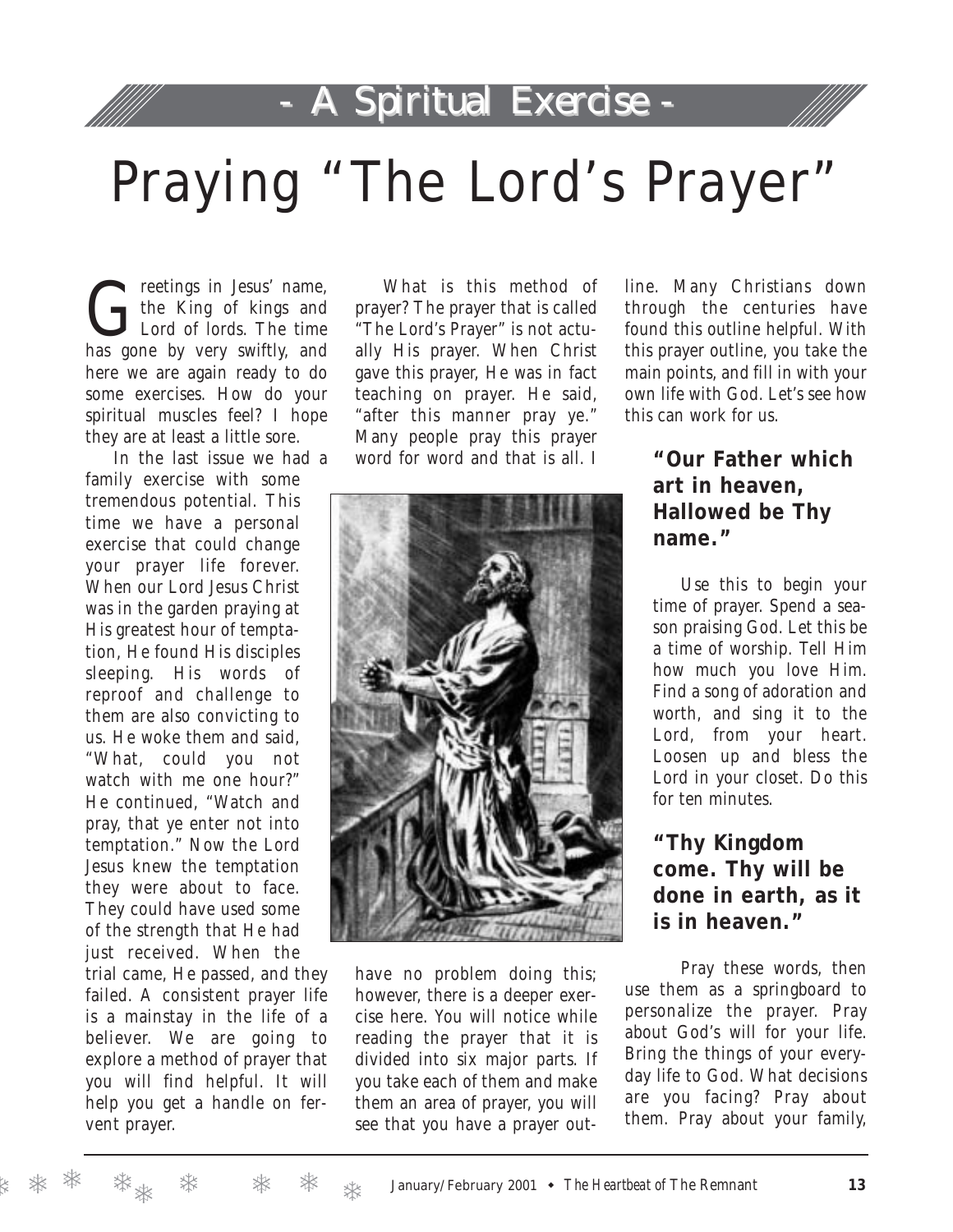your church, or any area that is before you at the time of the prayer. Please note: these things change every day. This is the blessing of using an outline. You fill in the blanks before God each day. Spend ten minutes on God's will.

### **"Give us this day our daily bread."**

Personalize these words to the Lord. This point covers the area of God's provisions. You can pray about your finances. Maybe you have a need, and you don't know how it will be met. Again, these circumstances change all the time. Pray for the physical needs of others. You can also transfer the idea of need to spiritual needs. "Lord, give me bread for today, you know what I need." Pray for spiritual bread to feed your family, or anyone else you are responsible for. Take ten minutes to focus on needs. George Mueller would often spend an hour on needs.

**"Forgive us our debts, as we forgive our debtors."**

Again, you want to personalize these words to begin with. Then reflect upon your life. Allow God's Spirit to search you, and as failures, shortcomings, and sins come to mind, confess them. What a beautiful way to start the day.

After you have cleared your conscience, move on to others. People have hurt you; forgive them before the Lord. Someone is against you; bless them and forgive them from your heart. You can easily do this for ten minutes.

## **"Lead us not into temptation, but deliver us from evil."**

You know your needs. Pray about them as you pray this point. Think of the temptations of your present life. These are



areas where you need to be strengthened. Remember also, you just finished confessing sin to God. Now you can verbalize the longings for victory. Pray about any besetting sins you are struggling with. Cry out to God for deliverance. I wonder how many of them would vanish from your life if you prayed about them this way for ten minutes each day.

### **"Thine is the Kingdom, and the Power, and the Glory, for ever."**

This is the last point of the outline. Finish your season of prayer the way you began; with a time of praise and worship. You have much to honor Him for. Reflect back over the time

you have spent with Him and all the ways He has helped you. Let your heart overflow with thanksgiving and your tongue be loosed to exalt Him. Find another song that is fitting to sing to the Lord from the heart. Do this for ten minutes.

It is easy to see how quickly an hour can go by. I assure you, if you spend an hour in meaningful prayer like this, it will change your life. A new level of grace will begin to flow into your heart and life. Maybe you feel that one hour is too much for you to begin with. Then I would suggest five minutes for each point. This will give you a half an hour in prayer. Try it for a week,

every day, and remember this is a spiritual exercise. It is suppose to be a bit difficult. This kind of prayer will prepare you for the temptations that you will face in the day that is ahead.  $\Box$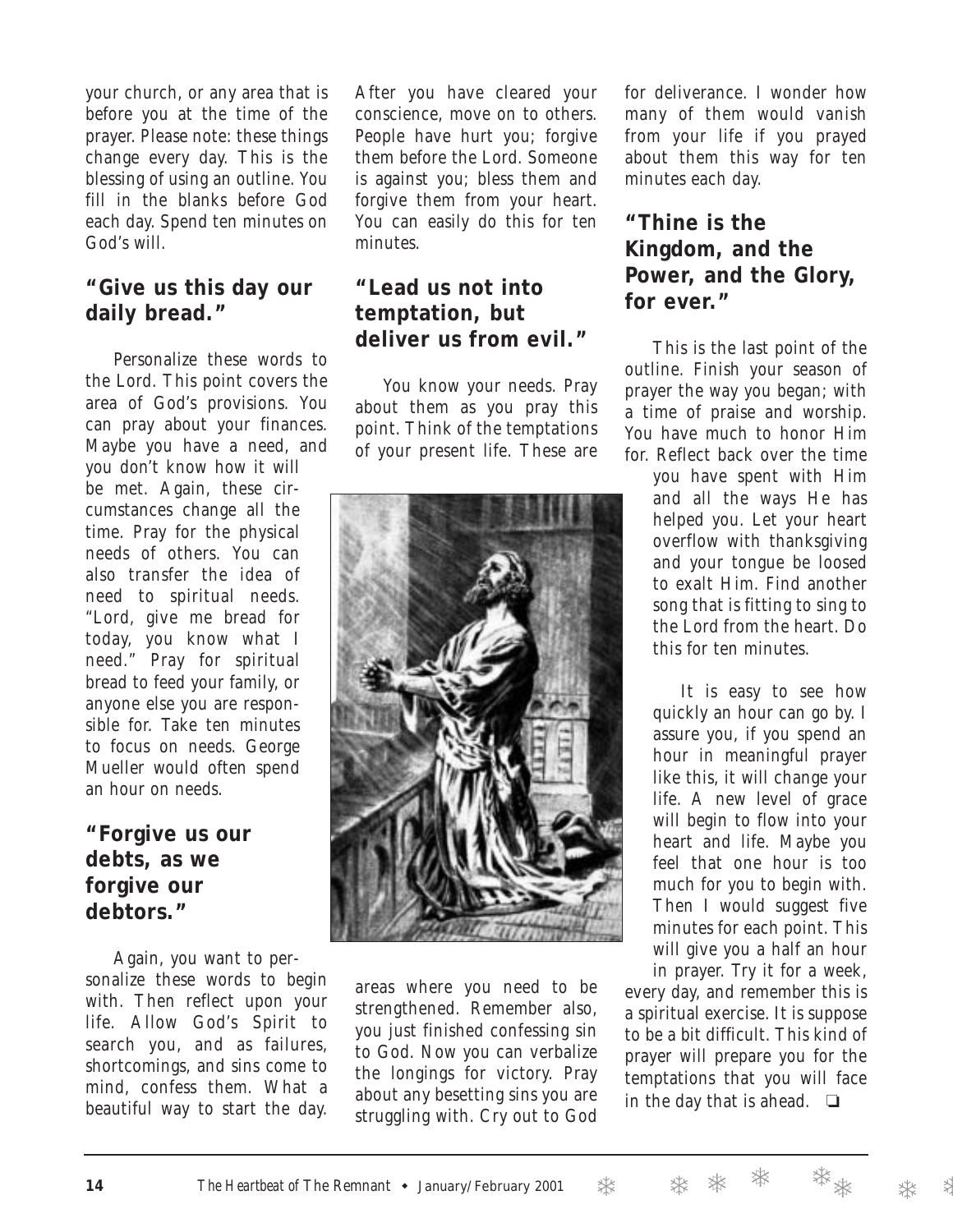

# Noah and a Father's Faith

*by Rick Leibee*

**P** arents sometimes wonder what is one of the most important things I can do in the areas of family life, child training, and home issues? They wonder, "What am I missing, what arents sometimes wonder what is one of the most important things I can do in the areas of family life, child training, and home else can I do?" Dear parent, have you considered faith; faith so deep, so real it moves you, the parent, and the family to follow God? The Bible says without faith it is impossible to please God.

I would call this area the duty of parental faith. It is a misunderstood part of Christian parenting or home life. We begin to trust in the flesh, or in tapes we have heard, or in books we have read, instead of trusting in God and His promises and provisions.

One common misunderstanding that happens with faith is as follows: A couple will claim a faith in God and in Bible promises concerning the home. In fact what they really have is a whim or hope that something good might happen to their child and in their home. Thus they become lax or lazy, waiting for the rewards of their so-called "faith." No! The kind of faith I am talking about has shoe leather to it!

Faith is not often spoken of in regard to the home and parenting, but I believe if it is not laid properly you will be frustrated later on. If this foundation is missing it will cause things to go off later. Therefore, I feel very strongly faith is a missing gem, in the home.

Noah is a wonderful example of a man of faith. His faith made a direct and dramatic difference in the lives of his family. We are introduced to Noah in Genesis chapter 6:8. There we are told that he, of all men on the earth, found grace in the eyes of God. What a wonderful word grace is, and here is the first time in scripture it appears. And it is directed to Noah! Then in verses 9 and 10 we are told he is just and he walked with God. Then God tells Noah of the coming flood. What an awesome moment in the history of world. What will be his response? To get the answer let us go to the New Testament to get a commentary on what took place there between God and Noah and his family.

In Hebrews 11:7 the Bible says "*By faith Noah, being warned of God of things not seen as yet, moved with fear, prepared an ark to the saving*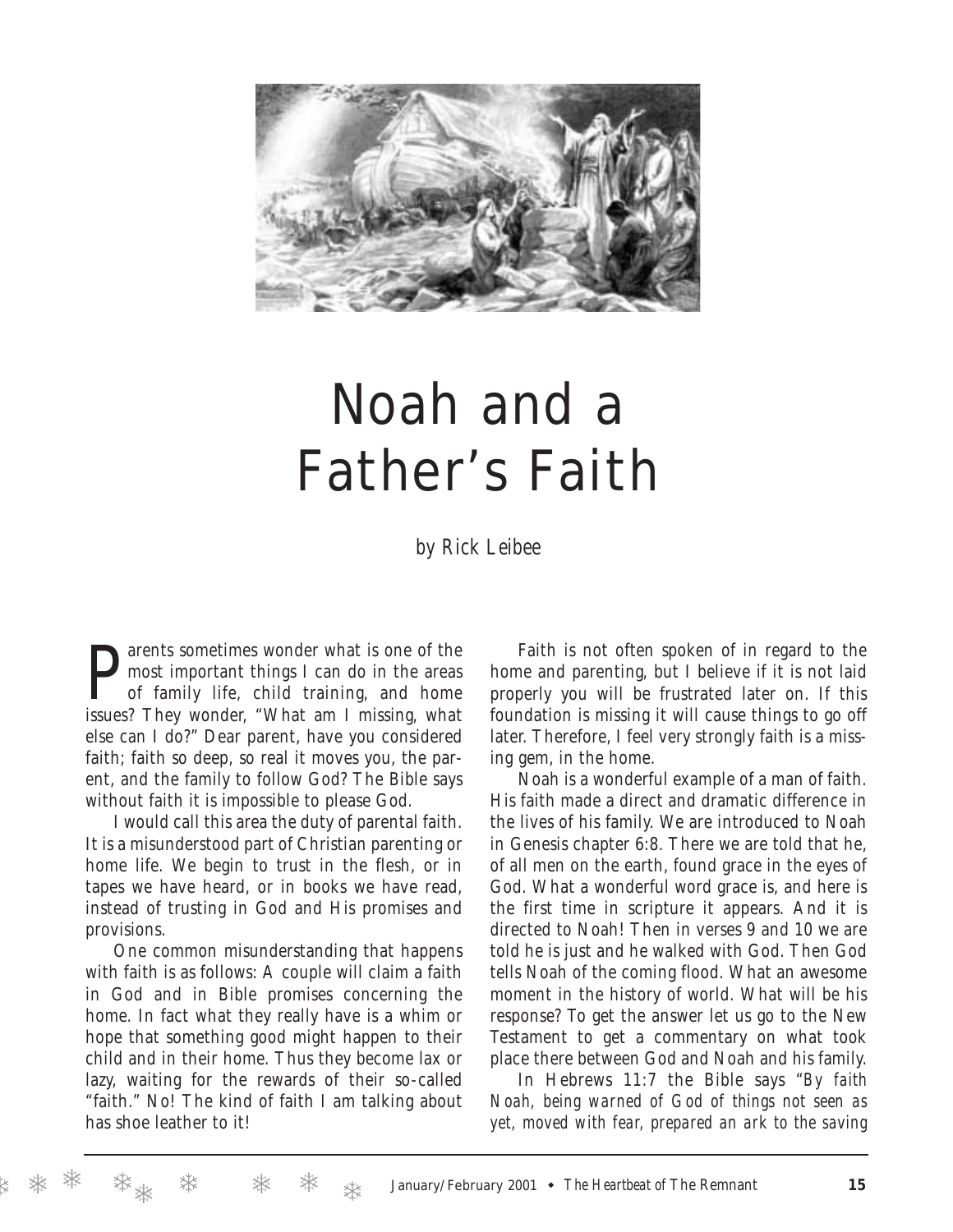

*of his house; by the which he condemned the world, and became heir of the righteousness which is by faith."* Please take note of the simple phrase "by faith." This phrase shows that faith is the agent or power, which caused him to obey. If we say a building is destroyed "by fire" we mean the building was destroyed through or with the power of the fire. So it is when the Bible says "by faith": through or with the power of faith. Look at the verse again. What did that faith do? What was its effect? Noah built an ark to the SAVING OF HIS HOUSE.

Noah would have agreed with James in the New Testament when he said that faith without works is dead. For approximately 120 years, as best we can figure, Noah labored on that ark. He labored day after day, week after week, year after year, and decade after decade for more than a century. Noah obeyed in faith though it had never rained on the earth. Faith will do that; it will produce in you obedience and get you to do things you have never done before. It did just that very thing for Noah. Has it done that for you? And that kind of faith will make you very, very different from the rest of the world. Look at Noah. He was the only one building an ark in the entire world. Though he preached the coming flood for decades, he alone was preparing an ark for the saving of his house. But, he did not get on that ark alone. Who went in that ark with him? Remember, when they entered the ark it had not yet rained or flooded. Yes, his family walked up that ramp into a boat that was sitting on dry land hundreds of miles from any sea or ocean! His faith was somehow passed from the father to the sons. The torch of faith was burning in his breast and in his children. His family could see that and it affected them. It helped to

save them. No, this is not another gospel; but God does use faith- filled godly parents to draw their dear family along.

Parents, do not be afraid if having great faith in God makes you different from your neighbors or others in your family. Faith and the resulting obedience to God will make you and your family very different from everyone else. If you think you are misunderstood for wearing a headcovering or dressing modestly or giving up television or sports, how could you get any more different than Noah and his family building a boat on dry land when it had never rained? How the others mocked them! But faith in God will give you strength to be different. To be separated. And more importantly – to be separated UNTO Jesus!

Would your children follow you up a ramp in the desert onto a boat when all others are mocking? A milktoast faith will not do. Great faith means great obedience. We only obey in areas where we have faith. If you have little faith you will only obey a little, or none at all. Could Noah have built half an ark? Would it have floated? What if he just stopped short of completion and did not tar and pitch it? It still would not have floated and he would have lost his family. Will your boat float? Your children may not be theologians but they know exactly what you truly believe in, what you have great faith in. And they will follow you as they see your heart and your faith in God. By faith, Noah, a father with faith in his God, prepared an ark to the saving of his house. What is God saying to you and me? WILL OUR CHIL-DREN SEE OUR FAITH? May we, by faith, believe God and His promises and provisions for our families, and see the saving of many future generations! ❏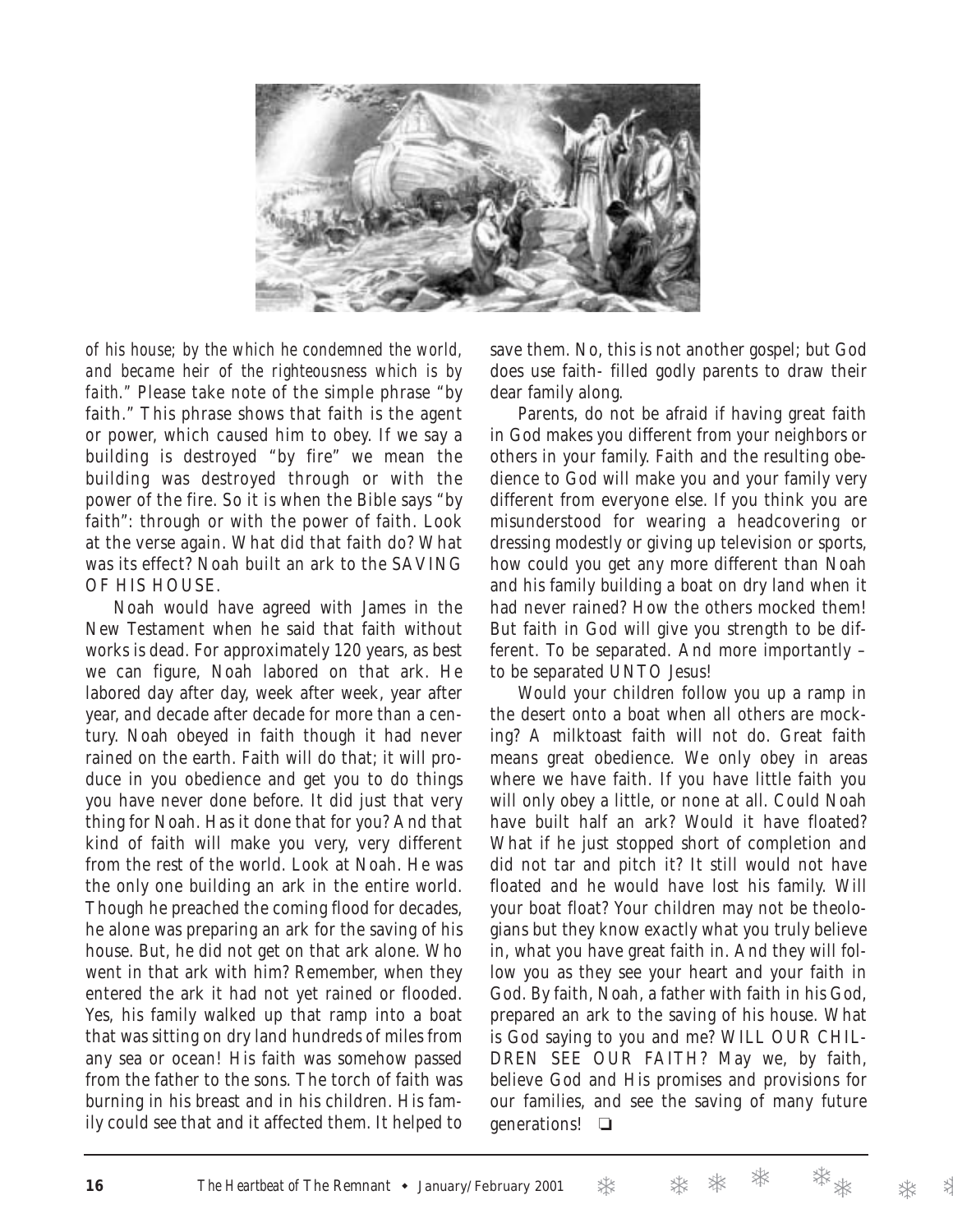

*by Mary Troyer*



God give us women who know what it means To pray and work behind the scenes, Who know their God in such a way, Who will cling to Him, let come what may.

> God give us women with hearts aflame, Who will raise their children to be the same. Who look to the ways of their household well, Yet yearn for those who are headed for hell.

> > God give us women who will fast and pray, For her husband and children night and day. Whose heart is submissive in everything, Who honors her husband, for he is her king!

God give us women who will stand the test, Who in big or small things, will do their best. Who know that all they say or do, They do as they would do to You.

> God give us women who are full of grace, With hearts serene as they run the race. Whose desire is not for a life of ease, Who long the most their Master to please.

> > God give us women who find great delight, In the lot that God gave them in life. Who embrace with joy the little things, Who fulfill their duty with a heart that sings.

God give us women with a vision clear, Who live in reverence and Godly fear. Who abide in Christ all through the day, And seek to please Him in every way.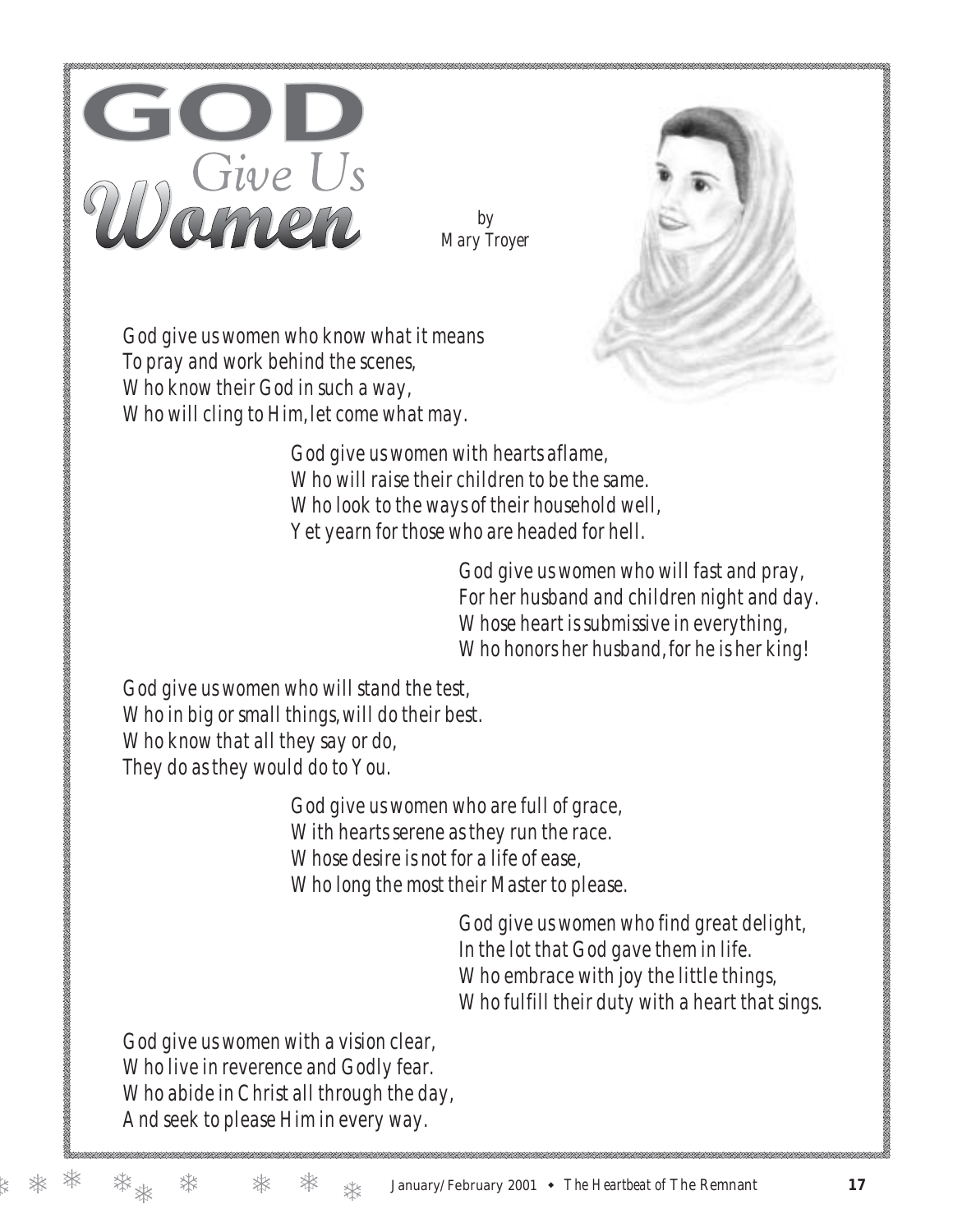

*by Andrew Weaver*

# **The Release of the Spirit**

*by Watchman Nee*



*The Release of the Spirit* is a deeply searching<br>book written by the great Chinese author<br>and preacher, Watchman Nee. The material book written by the great Chinese author and preacher, Watchman Nee. The material in the book was first delivered in a series of messages in 1948 under the title "The Breaking of the Outward Man unto the Release of the Spirit." The author uses the pattern suggested by 1 Thessalonians 5:23, "*I pray God* your whole spirit and soul and body be preserved blameless…" in his descriptions of man's three-part being as spirit, soul and body.

*First of all, when God comes to indwell us by His Spirit with His life and power, He comes into our spirit at the time when we were born again (John 3:6). This regenerated spirit located at the center of man's being is what we call the inward man. Secondly, outside the sphere of this inward man indwelt by God is the soul. Its functions are our thoughts, emotions, and will. Thirdly, the outermost man is our physical body, characterized by its external instincts of sight, sound, smell, taste, and touch.*

The author uses the story of the penitent woman who broke an alabaster box in order to release the perfume to show us God's desire to break our outward man, the soul, in order to allow the release of the inner man, the spirit. Until the independence and proud self-sufficiency of the outward man are destroyed, we can do nothing of value for God. All of our best efforts will still be based in our own strength, willpower, or intellect. But with the breaking of that outward man, usually through trial and difficulty, comes a release of our spirit, united with and controlled by the Holy Spirit, and then God can truly work through us. Nee writes:

*Strange to say, many are still treasuring the alabaster box, thinking that its value exceeds that of the ointment. Many think that their outward man is more precious than their inward man… One will treasure his cleverness, thinking he is quite important… Others highly regard themselves, because they feel they are better than others, their eloquence surpasses that of others, or their quickness of action and exactness of judge-*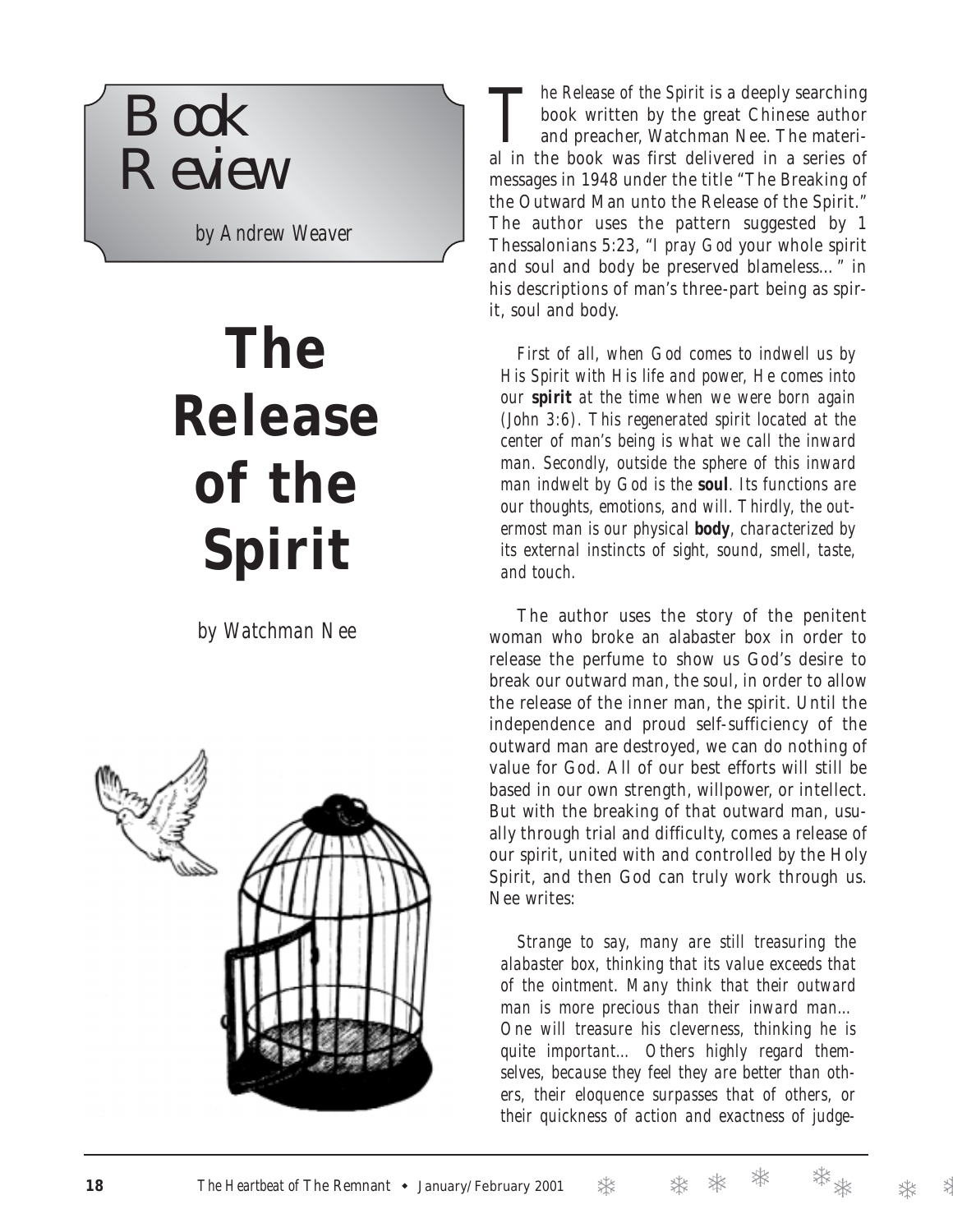*ment are superior, and so forth. However, we are not "vase" admirers. We should be those who desire to smell only the fragrance of the ointment…The Holy Spirit…makes sure one event after another and one difficulty after another come to us. These disciplinary workings of the Holy Spirit have but one purpose- to break our outward man so that our inward man may come through. Yet here is our difficulty- we fret over trifles, we murmur at small losses, and we complain about insignificant things… Since the time when we were saved, we have been touched by the Lord many times in various ways- all with the purpose of breaking our outward man. Whether we are conscious of it or not, the aim of the Lord is to break this stubborn vessel called our outward man.*

God apparently blessed the spiritual understanding of this godly man, for his writing has a way of gently but unrelentingly stripping away layer after layer of one's self and its defenses until the naked truth is all that remains. In the light of that truth, we will see the subtle corruption of our outward man, as the author describes in the following lines.

*Should God be so merciful so as to grant us even a small degree of revelation- seeing ourselves as we are seen by Him- we shall immediately be smitten to the ground. We need not try to be humble. Those who live in the light cannot be proud. Outside of God's light, men can be arrogant and unapproachable. But under His revealing light, they will surely prostrate themselves before Him.* 

As you read this book and come to understand the deep desire of God to break your outward man, you will no longer see anything in your life as the result of mere chance. Every detail of our lives is planned or allowed by God for His perfect purpose of making us holy by breaking our outward man and bringing it under the complete control of the spirit. With this realization comes a deeper understanding and love for God as a loving Father Who cares about each of us personally and customizes the events of our lives according to our need. Nee describes this individualized, loving care.

*God's method in breaking our outward man varies according to the target. Let us explain the target in this way: with some people, the target is their self-love. With others, it's their pride. Still others need their self-reliance and their cleverness to be targeted. The latter will find themselves in one predicament after another, defeated at every turn, until they, at long last, will learn to say, "We will no longer live in fleshly wisdom, but in God's grace."*

Another chapter deals with the church and God's work, and how these principles apply to that subject, while others explain how to know man, brokenness and discipline, and meekness in brokenness. The author shows how futile it is for us to imitate fruit by the strength of the outward man, rather than allowing a spontaneous work of the spirit. He takes the subject of brokenness, which often carries a negative connotation, and presents it as a vital and beautiful aspect of Christ-likeness that we desire at any cost. This is not a book that you will want to read quickly. In fact, you may often find yourself laying it aside after only a page or two in order to get alone with God. As you read, you will gain a new appreciation for the beauty of brokenness, and will desire it even at the expense of some "light affliction, which is but for a moment." If you can get this book, I urge you to read it and allow God to begin or continue the work of breaking you for *The Release of the Spirit* to His glory*.* ❏

| This book is probably available<br>through your local Christian book-<br>store, or, if not, it is available from<br>the publisher, at: |  |
|----------------------------------------------------------------------------------------------------------------------------------------|--|
| <b>Christian Fellowship</b>                                                                                                            |  |
| Publishers, Inc.                                                                                                                       |  |
| 11515 Allecingie Parkway                                                                                                               |  |
| Richmond, VA 23235                                                                                                                     |  |
|                                                                                                                                        |  |
|                                                                                                                                        |  |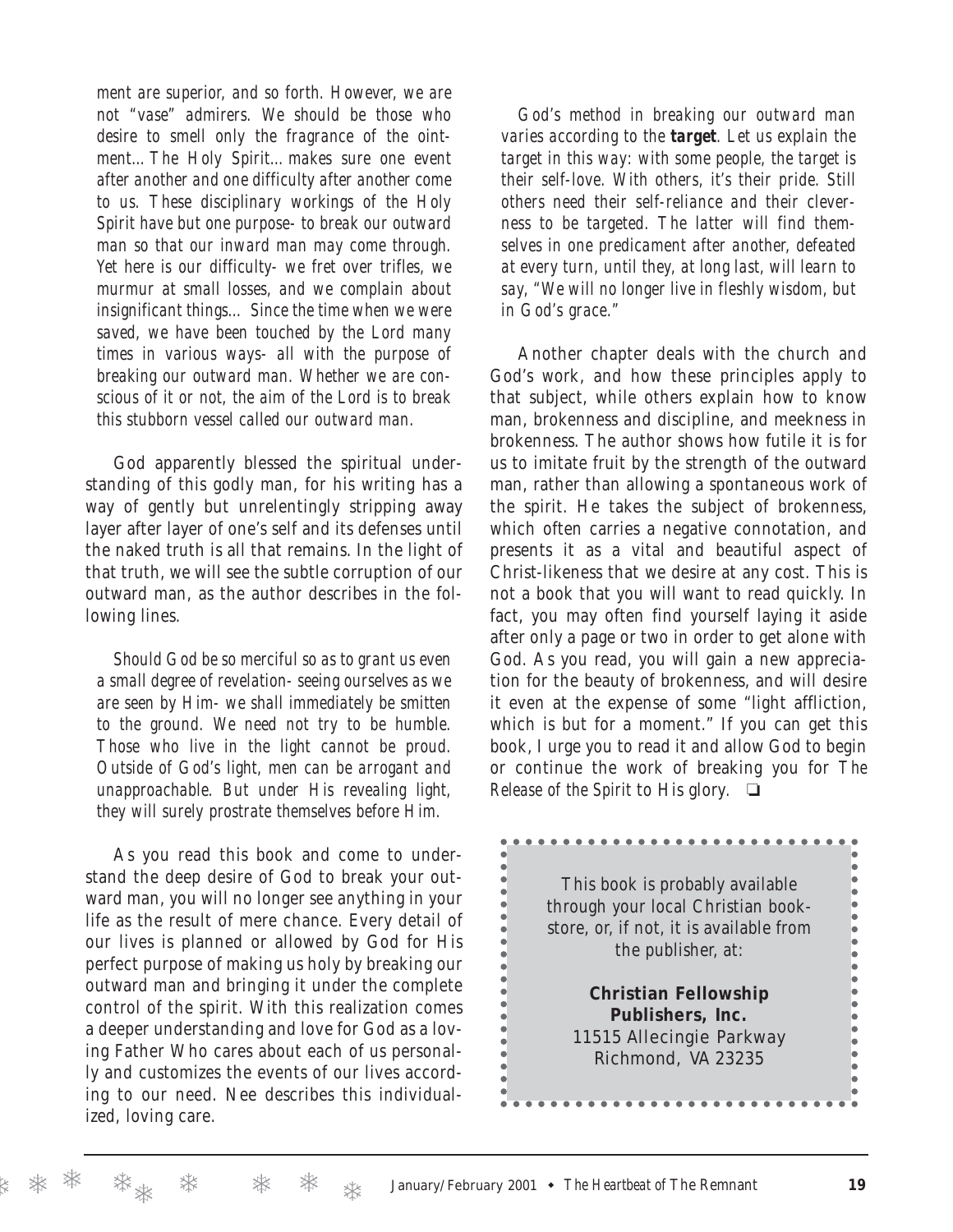Only God

*by Charles & Crystal Taylor*



- Part 1 -

God has graciously and<br>
mercifully answered a<br>
up for the Taylor Family All of mercifully answered a up for the Taylor Family. All of this happened within 1 year, 4 months, and 3 days. All glory be to God for the blessing of seeing God's hand at work with us and our children. Our children are growing up with the knowledge that the God we serve is doing marvelous things in our home and our lives. We would like to share the things that God has bestowed upon us.

On March 25th, 1999, my husband and I found deliverance from a crack cocaine

addiction that had haunted our lives for over 16 years. The captive was finally set free. "*If the Son therefore shall make you free, ye shall be free indeed" (John 8:36).* We knew we could not fight this battle alone so we went to Remnant Ministries and became followers of Jesus Christ. We realized that the only way to have complete victory in this battle was to strive to walk holy before Christ. God had provided a job for me which involved working for the Commonwealth of Virginia. We were set free from the bondage of living on Welfare and Food Stamps that bound us for 18 years. We continued to live in a drug-infested neighborhood and a roach-infested apart-

ment. But God kept us clean from the drugs, alcohol, and cigarettes. He didn't stop there. He continued to help us clean up our lives. After a struggle, we overcame the addiction of television as well as worldly music. This was a big change for us as well as our children. But we knew that in order to live a Christian lifestyle, we had to be cut off from the world. We became a peculiar people, especially on 14 Galveston Place. We continue to have some hard times. But we found that when we lived on God's promises, He saw us through. We started praying for deliverance while living on Galveston. The abusive language that was used outside our apartment, the selling of drugs on our street, and the continual seeing of people that we had bought drugs from and smoked drugs with were things that we had to endure from day to day. WE WERE SET FREE only to realize God was shaping us for something greater. He was calling us to a lifestyle of holiness. We proceeded screaming and hollering all along the way. God has not only delivered us from the world of drinking and drugging but He also delivered our daughter Charlene from the drugs and alcohol.

As a family we started praying for a second vehicle. Within a couple of months God saw fit to bless us with one. It didn't cost us a dime. The praises continued to go up, so God's blessing continued to come down. We prayed on a daily basis for a computer. God heard and blessed us with not only one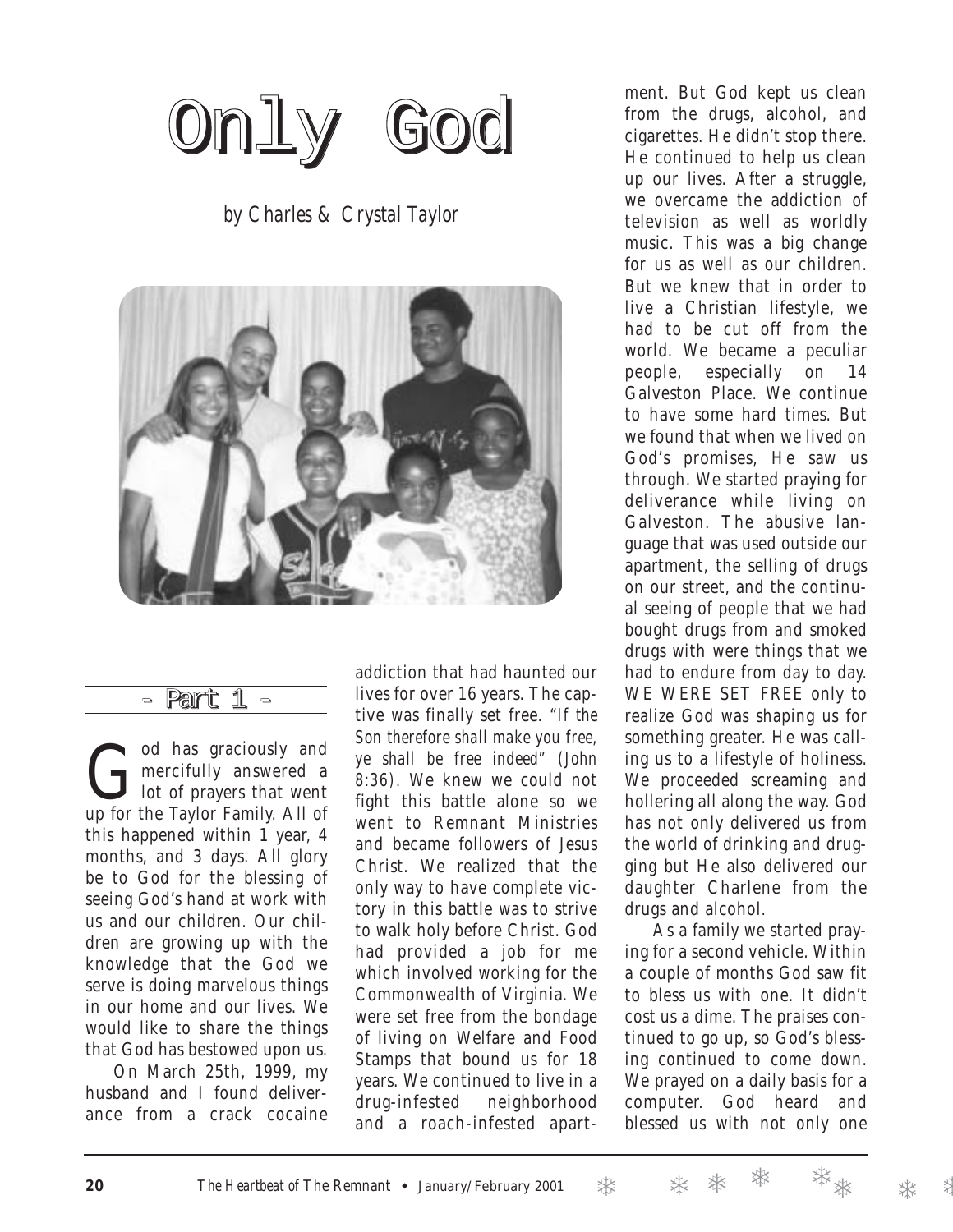but two computers. ONLY GOD! We continued to pray that God would move us from Galveston Place. We looked at several ads in "The Washington Post" and "Home Guide Magazines." We realized that we didn't qualify for anything so we made a choice to wait on the guidance and the provision of God to move us (and He did). We started packing. He used the body of believers to help provide a home that was beyond our wildest dreams. Whoever would have thought that the Taylors would become suburbanites? AGAIN, ONLY GOD. For the first time in our lives we are LEGAL in everything. Living here has brought on so many other blessings. Charles can come home for lunch since he works closer to home. We have been in prayer for me to be able to work closer to home. Not only has God answered that prayer but he also saw fit to bless me with the hours at work to be able to be at home with the children when they come home from school. God isn't finished yet. We are now in prayer that I will be able to stay home and homeschool the children. God has opened the door so CeeCee (our son) could be granted a \$10,000 fund scholarship at a Christian Academy. Having come from a South East, DC, public school system, it is truly a blessing to him to be in North Carolina in a Christian School. He's no longer thinking about running away from home, but instead he wants to come home because he's homesick. We owe God all the honor and praise.

We are continuing to pray that our children would become Disciples of Christ and that we would continue to grow closer to Christ.

## Part 2

In part 1 of our testimony, we had mentioned God wasn't finished yet. Since then we prayed that I could become a stay-at-home mom and homeschool our children. I had gotten a job closer to home at the local Target. I thought that the hours I had from 10:00 P.M. to 6:00 A.M. would somehow make things better in our home. (It wasn't God's plan). After lifting, sweating, hauling, bending, pushing and compromising with the worldly music they played over the loudspeaker, I knew this job was not from God. During the eight hours that I was there I asked God to lead me and guide me in the direction He wanted me to go, because I knew this was not His will. The music that was played over the loudspeaker started to bring back memories of the past. So I asked God to block out anything and everything that did not glorify Him.

As I was leaving work that day, people asked me if I was coming back. My only thoughts were that I was praying that I would not have too. Every part of my body was hurting. All I could think about was going home to my nice, cozy bed. But it did not work out that way. The children were up by the time I got home. I had to spend time with them. The phone

constantly rang and I was very irritable and could not get any sleep. The TV baby-sat my children for 6 hours while I tried to get some sleep. I knew there had to be a better way. My husband called and said I did not have to go back. We were going to trust God. But at 9:30 P.M. I started to get dressed for work. I was murmuring the whole time I was ironing my uniform. I did not believe that my husband was sincere about me quitting. At this point I wasn't trusting God to provide. As I was getting dressed I looked at my husband and said, "I don't want to go back." His reply was, "Well then, don't. God will provide." We prayed that God would provide our every need and we placed our trust completely in Him. Immediately I called the place where I had worked for only one day and told them that I was not coming back. We also realized that if I am not working, there's no need for us to send the children to the neighborhood school. So now we were not only living in the suburbs and trusting God with one income, but we were also planning to homeschool the children. Now the question was, "How do we afford the books?" Before we had time to worry about this God blessed us through a friend that gave us the money for the whole year's curriculum. ONLY GOD!

We prayed that God's will would be done in our son's (CeeCee) life and that he would want to come home. Well, it didn't take long for that

*continued on page 23*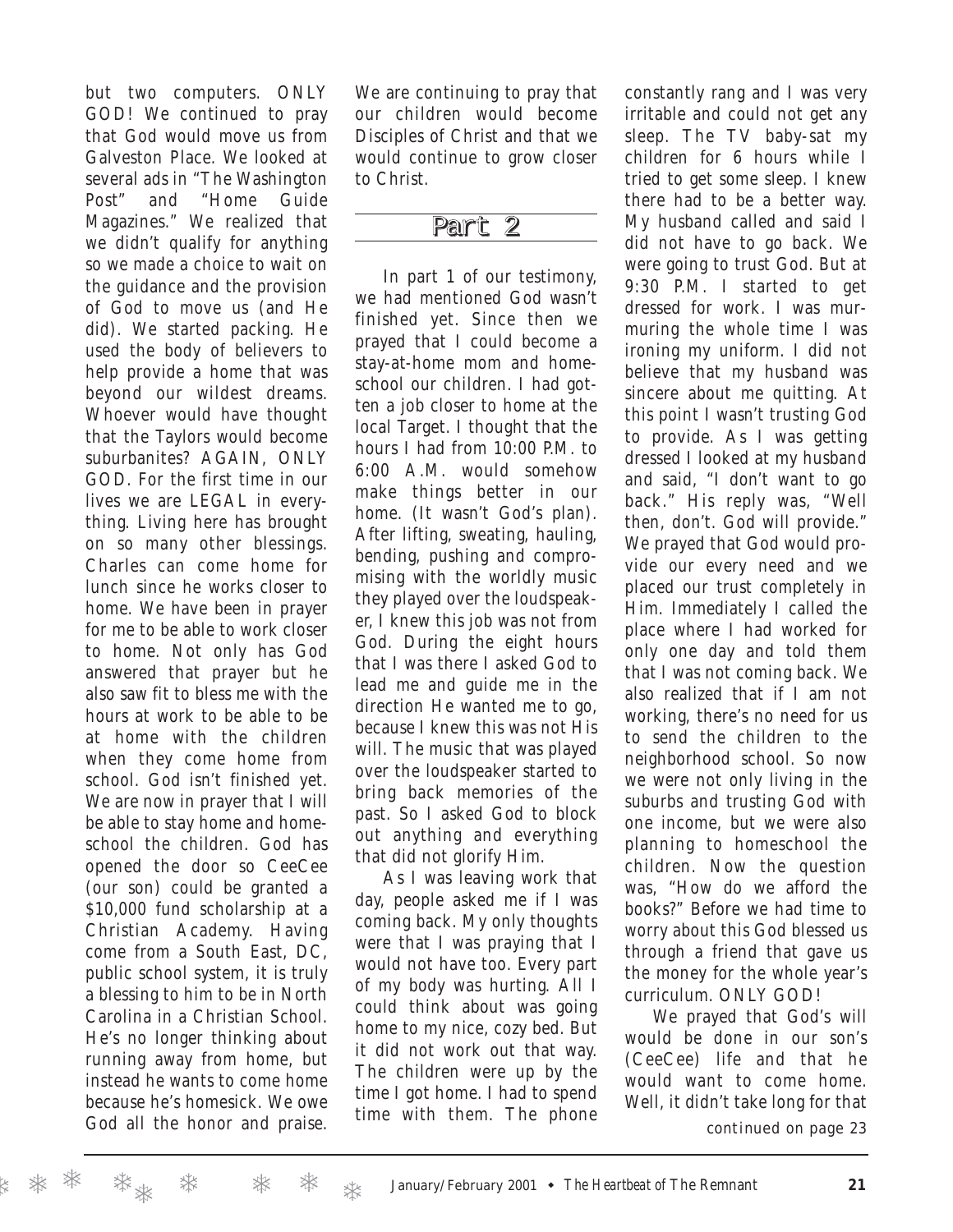# Fe By PL The Blessing of Authority



*by Andrew & Elisabeth Weaver*

I t is an unfortunate fact that<br>
many of God's best blessings<br>
to us are not recognized as<br>
blessings susent in retreased t is an unfortunate fact that many of God's best blessings blessings except in retrospect. The blessing of authority in our lives is one that most people fail to recognize for what it is, an evidence of God's loving care for them. In fact, many are making the tragic mistake of resenting and resisting the authority God has placed in their lives, and so are missing out on many beautiful blessings. During our recent courtship and marriage, we experienced many of these blessings firsthand, and want to share some of our reflections on the subject.

Obviously, a person's first encounter with authority and submission involves his/her parents. We were both privileged to have godly parents whose authority in our lives was a reflection of God's authority over them. It was a gentle shepherding and consistent leading by example instead of a demanding system of law. We both learned very early that the authority our parents exercised in our lives was not something they used for their own selfish gain. Rather, it was their way of protecting us under the umbrella of their authority. We cannot begin to recount the ongoing blessings our lives received through their protection.

Clearly understanding that our wills were in submission to a better and wiser will (our parents') made it easier for us to count the cost of surrendering that will to God at conversion. It is so much easier to make a complete, unconditional surrender of your will to God when it has already been yielded to your parents. When obedience

to your parents is simply natural, whether you understand fully or not, obedience to God can become your natural response, too. And surely anyone would agree that complete obedience to God is the key to many of the richest blessings in our lives.

Understanding that God placed authority in our lives for our protection and blessing made it easy to remain under that authority even when we were old enough to begin forming ideas and opinions of our own. An important step in learning the blessing of authority is to realize that imperfection in your human authorities does not change in any way your responsibility to respect and obey them. Young people are often eager to try their own ideas and methods, especially after being disillusioned by fail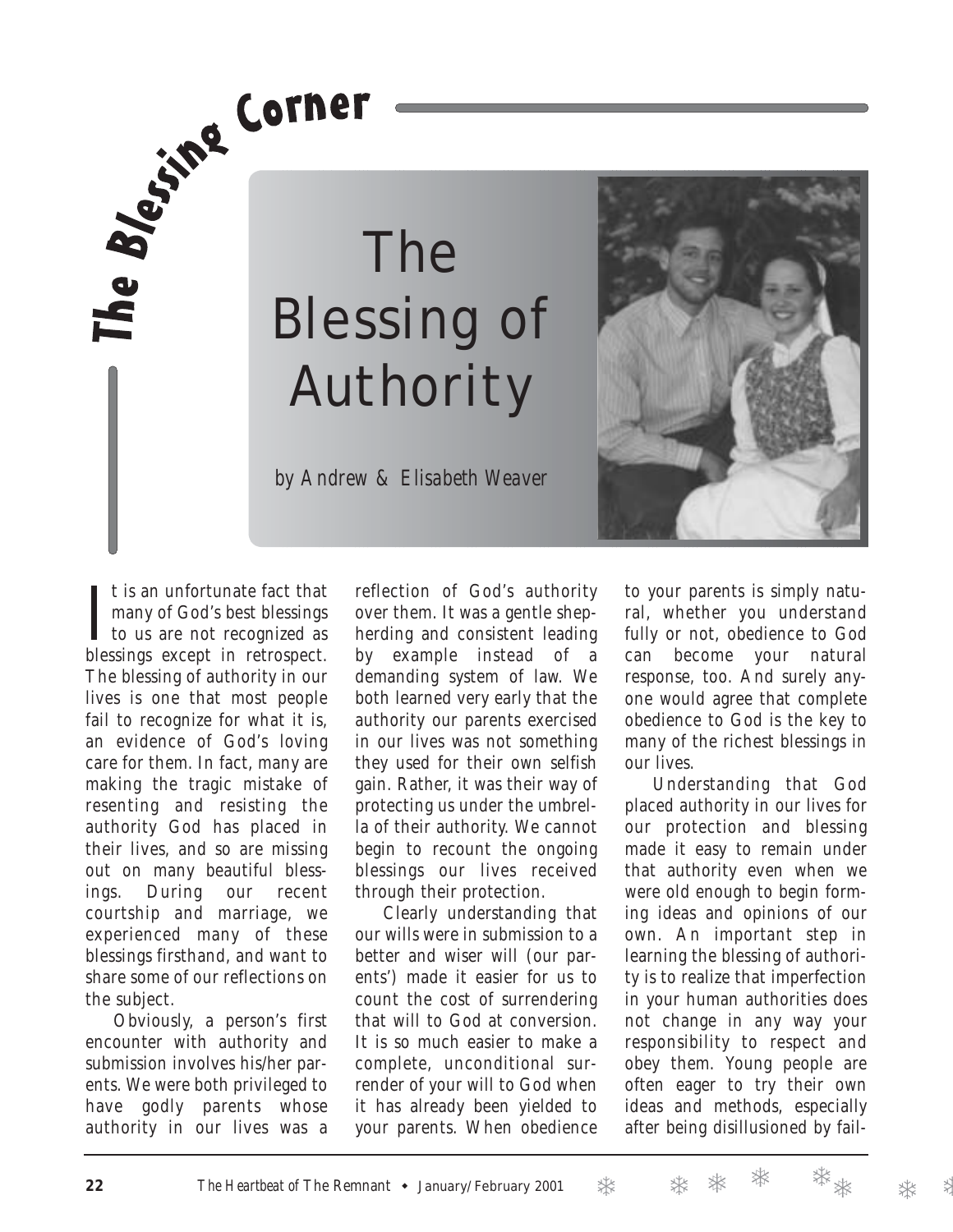ure on the part of their authorities, but God's best blessings are reserved for those who can wait until He establishes their own authority.

Courtship often tests young people's acceptance of their parents' authority like nothing else. We found, however, that by the time we approached that season of life, our parents' authority had simply become a reflection of the convictions that had formed in our own hearts through years of learning to know God. We still marvel at how perfectly God revealed His will concerning our marriage first to our parents, then clearly confirmed it to both of us. This is the most exciting step of all in learning the blessings of authority- when you discover that the will you have submitted to your authorities has become like

theirs, and God is now ready to validate your own authority as it is given to you. We feel that God Himself has established our respective places of authority in our new home simply because we first learned the blessing of accepting the authority God had protected us with.

Surrendering your will to God and the people He has placed over you brings an unshakeable peace. Life becomes so simple and uncomplicated, because you simply follow those who are called to lead you. So much of what is called stress is nothing more than a self-inflicted problem that comes from trying to "help" our authorities when God has only called us to submit. Life is both too short and too long to miss this principle of accepting and appreciating the authority over you. It is too long to waste precious years resisting your authorities and missing out on beautiful blessings and usefulness for God. And it is too short to settle for anything less than the best God intends for you.

Although we are still learning about authority and its blessings, we have learned enough already to testify that it really works! As we have begun our new home together, we have been blessed beyond anything we thought possible. We know that many of those blessings came as a result of accepting the place God had for us under our authorities' protection. It is one of God's principles and promises that blessings follow submission. Try it and be blessed! ❏

*continued from page 21,* Only God *by Charles & Christine Taylor*

prayer to be answered. When we came home from Bible study on a Wednesday evening, there were several messages on the answering machine from him, stating that he wanted to come home. When I called him back that night he said, "Mom, I want to come home and you can even homeschool me." At first the only thing I could think of was, "How are we going to go get him and when, for he is five hours away." We shared this at church. On Saturday our Pastor decided to pack up and take the 15-passenger van and go get him. So Monday morning at 5:00 A.M.

we were on the road headed toward North Carolina to pick up our son. When we arrived at, he was standing outside and his bags were all packed and ready to go. He threw the stuff in the back of the van and we headed back to Maryland rejoicing all the way. Once again we sent up prayers for homeschool materials for our high school son.

God has answered, and through blessing of family and friends we have what is needed to get him started. We are continuing to pray for God's guidance, grace, and mercy as we enter this next phase of walking, trusting and being guided by Him. ONLY GOD.

*Charles & Crystal Taylor*

❏

Cast your cares on the Lord and He will sustain you; He will never let the righteous fall. Psalm 55:22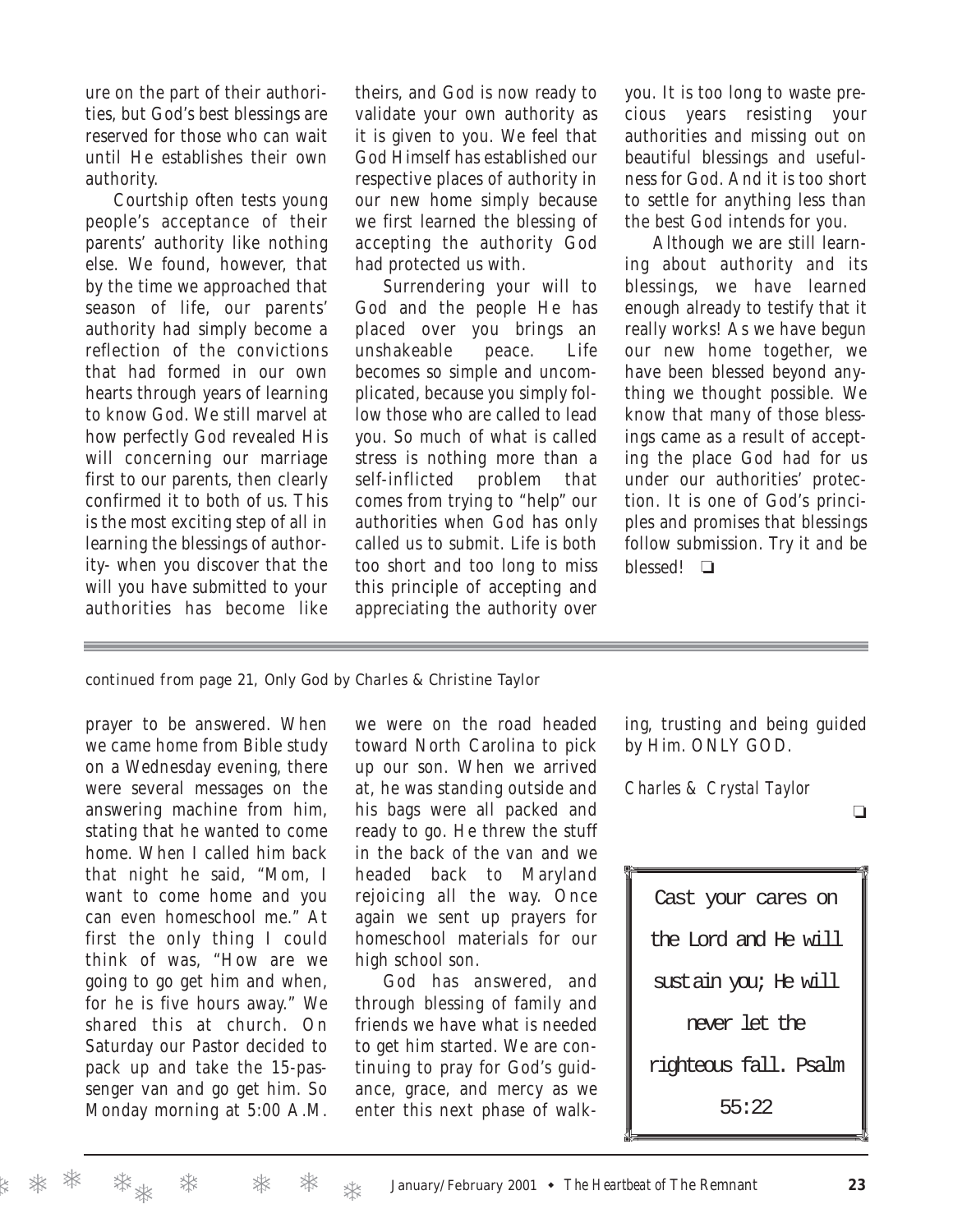# *The* **SPIRIT** *of the* **HOME**

*by Rachel Weaver*



There are many different influences that make up the whole of child training. Some of these are bold and open and can be seen by all. Others are more hidden, and only noticed by a discerning eye. As we know, it is often the hidden ones that bear more fruit. I would like to focus on one of these quiet yet powerful hidden principles of child training. There is nothing in the way of direct teaching that will ever have so wide and lasting effect on our children as the spirit of the home.

What is the spirit of the home? It is the atmosphere of the home. It is that mysterious air that a child breathes in every day quite unconsciously. One author, of a hundred years ago, explained it this way.

"It is the environment that surrounds the child, where he breathes in unconsciously, ideas of right living that emanate from his parents. Every look of gentleness and tone of reverence, every word of kindness and act of help imprints on him. The child does not think of these things. But they excite in him the desire to do that which is right and good. It is here the child gains those enduring things that express themselves as a lifelong kinship to either things earthly or things divine."

As I read these words, I was inspired and awed. What a challenge is ours! What a glorious calling! The words we speak and the attitude with which we speak them, the way we live before our children every day shapes them for eternity. The atmosphere we make in our home is so much more important than the house in which we live and the education that we have or do not have. It does not matter if we have plenty of goods with which to live or if we are living on a shoestring and scrimping and scraping to make ends meet. What matters is the attitude of our heart, the disposition of our will. What counts is the spirit with which we live each day.

One can do all the right things and not be able to achieve this sweet peacefulness. In fact, it is far more a matter of *being* than *doing* that creates this sweet atmosphere. One preacher said it powerfully. "The mother is the Holy Spirit of the home...it is her attitude that determines the beautiful spirit of the home."

I know that this is true. We have lived in times of sweetness and in times of trouble in our home.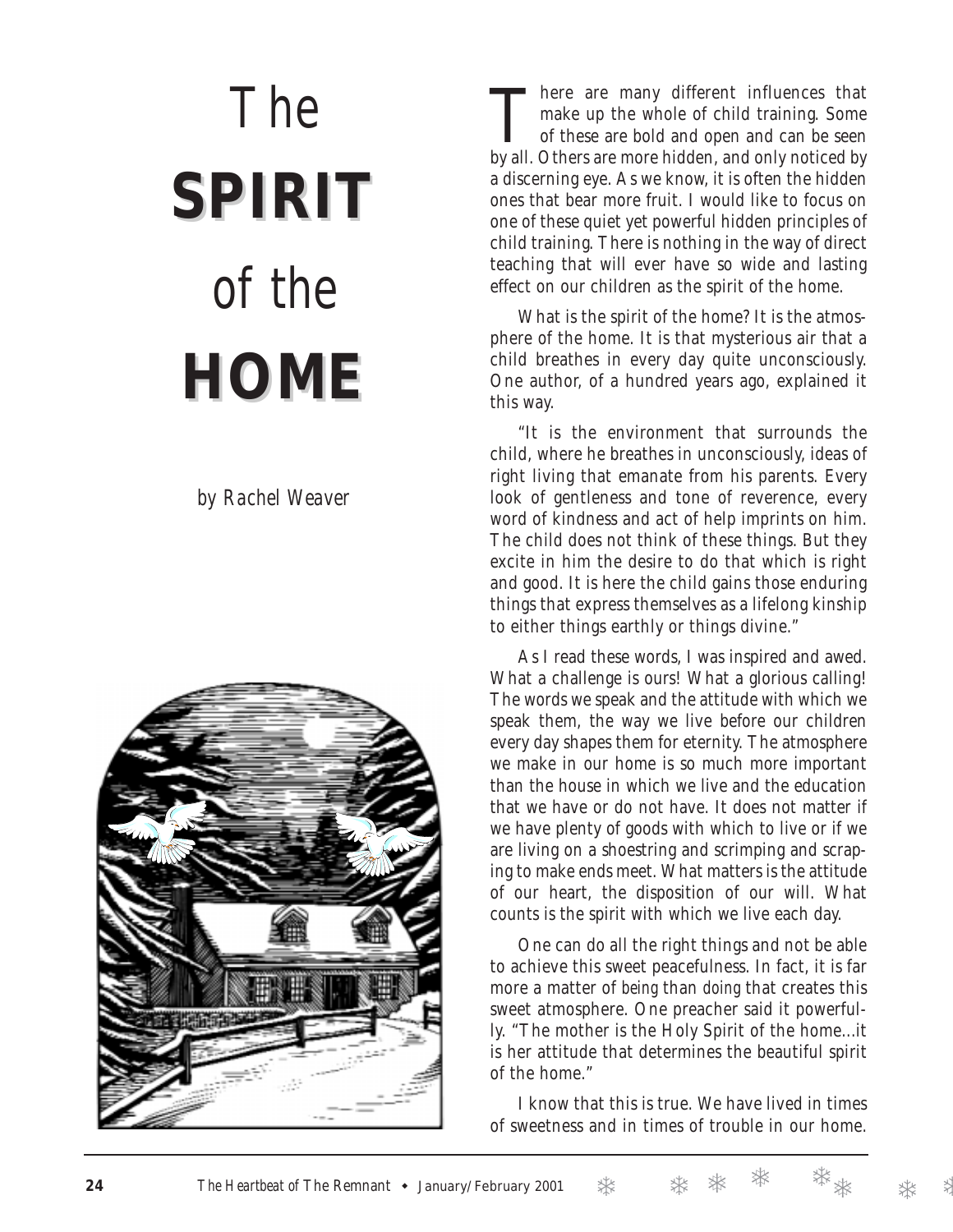When I am troubled in spirit, not emanating that gentleness and peace, I see it reflected in my children and I find myself desperately wishing that I were not such a thermometer, that goes up and down with the changing temperature. I have cried out in desperation, "Why does it matter so much how I am feeling? Why does everyone reflect me?" But a mother sets the tone of the home, and our Heavenly Father so carefully designed it this way. He has given us this blessed opportunity to imprint on our children His divine ways. He has called us to this high and holy calling of parenting. It is up to us, as we assist our husbands, to instill the godly values and the sweet, peaceful spirits in their little minds before they are even old enough to understand what we are about. Let us look at some Bible principles that affect the spirit of our home.

# **The Inner Spirit The Inner Spirit of the Cross of the Cross**

The first thing that we need is the inner spirit of the cross. If we can get a vision of the serving love that our Savior shared in His life and death we will be on our way to understanding what it takes to have a sweet atmosphere. Jesus gave His very life for us. He claimed no rights of His own. He just gave all He had and expected nothing in return.

If we could get that settled in our hearts, our own spirits would be so much sweeter. My Saviour went the whole way to Calvary and no one noticed. He went alone for me. A heart understanding of that should change my whole outlook and that in turn will change everything. It will change what I do and why I do it. It will profoundly affect how I act and interact with my family and friends.

## **Grace Filled Singing ace Filled Singing**

The second principle I would like to consider is grace filled singing. The psalmist said,"he hath put a new song in my mouth, even praise unto our God: many shall see it, and fear, and shall trust in the LORD." This powerful tool flows from the first. Ephesians 5 says we should be "singing and making melody in our hearts to the Lord."

I have very fond memories of coming down to the kitchen early in the morning to hear my mother singing as she made breakfast for all of us. Some of these songs are still my favorites. A singing mother makes a happy atmosphere where children early learn to sing and praise and rejoice. Sing while you work and when you rock your little ones. Sing together and sing alone.

Proverbs 17:22 says, "A merry heart doeth good like a medicine: but a broken spirit drieth the bones." This is so true. A joyful, happy, singing mother communicates happiness to everyone around her. Many times I find myself in such a hurry doing this and that. My rushed, hurried spirit definitely does not make a peaceful atmosphere. It takes time to be the right kind of mother with the right kind of spirit.

## **A Mother' Mother's Communication Communication in the Home in the Home**

Let us now ponder the subject of a mother's communication in the home. When a mother has a right heart response to life around her, she is in a very strategic place. Now she can speak into the children's lives out of her right response to her world. This has a quiet effect on them. You see, the children live in a real world also, and they are learning to respond. Oh, the power of a mother as she graciously talks her way through life with the children. Who can measure this influence?

Come, let us live with our children. Let us establish the sympathetic relationship that characterizes communication and openness of heart. Feel with your child. Share with him. Every child wants to share his joys and sorrows with his parents. If we keep that avenue open then whenever the child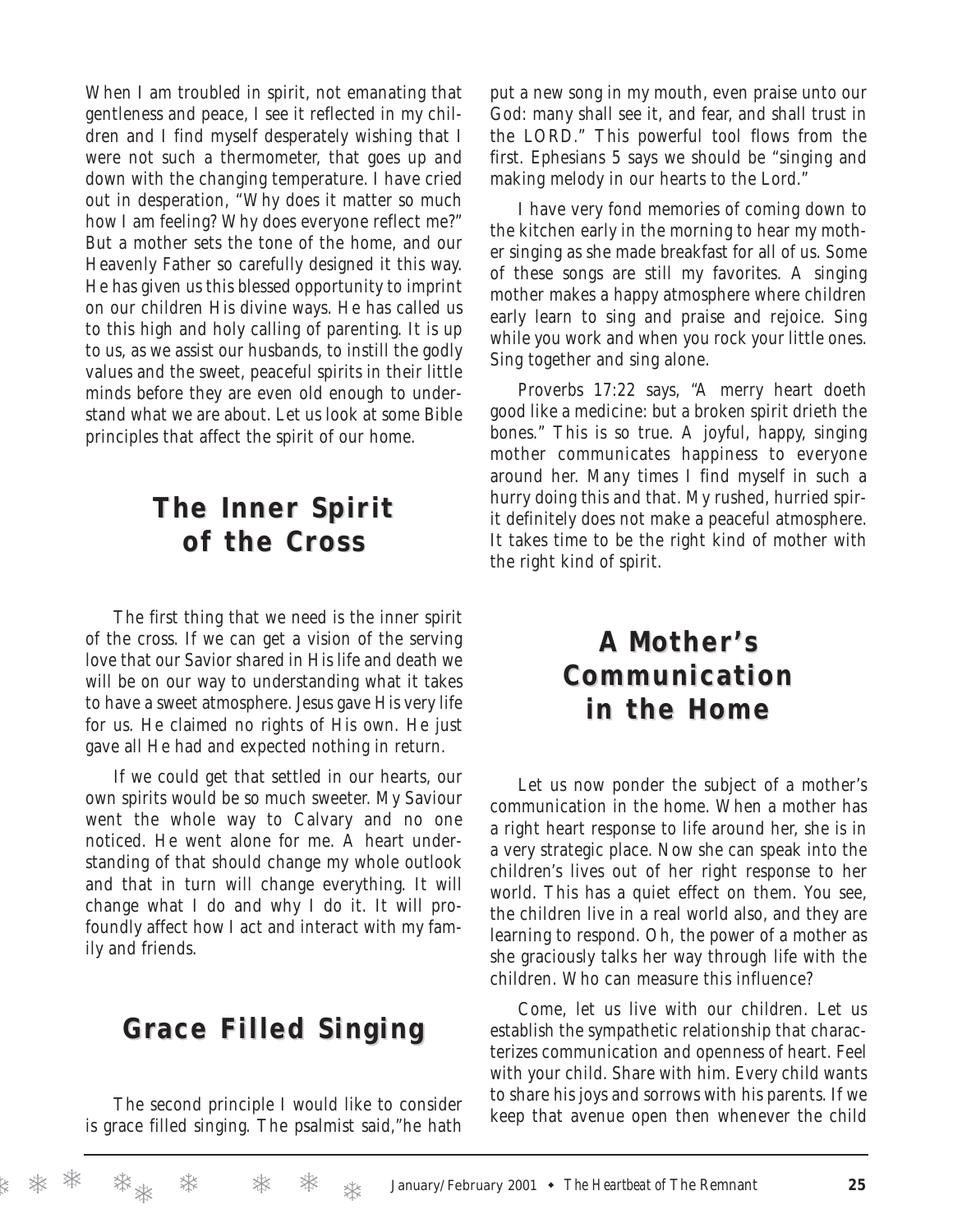has a problem he will feel free to open his heart and whisper his inmost thoughts, hopes, and ambitions to you.

Take time to talk with your child as you work and as you do school. Use the problems as they come up for springboards of communication. Look at how God views the problem and what He says to do about it. Don't just spank and go on. Use that time to train them. It is such a teachable moment. Hold them, teach them, and hear their hearts as you correct them and dry their tears. It is time invested in eternity. When you are done the atmosphere will be peaceful again and you will have laid a stone in the foundation for communication with them when they are older.

Pray with your children about your problems and theirs. We have one lad who gets into mischief more than some of the others and yet his heart is very sensitive. When he is struggling with his attitudes and I pray with him about his problems, he responds so much more positively. He absolutely loves it! So do I, for that matter. It is so refreshing and it changes my perspective helping, me focus on God and His design and plan for my day.

# **My Peaceful Spirit eaceful Spirit**

Another quiet, hidden influence is my peaceful spirit. Peacefulness is defined as "freedom from tumult, commotion, quarrels, quiet, undisturbed, not agitated"; that is how the old Webster dictionary puts it.

I only reflect peacefulness when I am in touch with God. This peacefulness overflows as a quiet spirit into every happening in the day. This walk with God that brings peace is made strong as I take time for personal devotions. Quiet time is not wasted time in a busy mother's life. I have seen how desperately every mother needs this quietness of heart. With a house full of children there is a lot going on and this peace enables us to face each new demand and problem.

Someone once said, "Troubles are a test of the heart. We cannot spill out sweetness if bitterness is there. But if our cup is filled with the fruit of the Spirit, then when it gets bumped, then only sweetness will flow out of it. If when our life is bumped and jogged and we respond peacefully amid the interruptions and trials that present themselves, then we are in possession of the fruit of the Spirit." Ah, if we always could say that, we would have far less trouble managing our little band of followers. So much is done right inside the spirit of the parents. So much is caught as our children watch us and unconsciously copy us. Have you ever noticed that when a mother is in a hurry and is impatient that family harmony tends to disintegrate and everyone is soon out of sorts and grouchy? A quiet, peaceful spirit goes a long, long way, in making a gentle, happy home. This sweet spirit will eventually change the family. Then you will have a peaceful family, and that is a beautiful testimony for the Lord.

## **Harmony with Harmony with My Husband My Husband**

The last ingredient I would like to look at is harmony with my husband—"to harmonize is to agree, to fit together, to live in peace and friendship."

First I must be in harmony with God. Then I must be fully one with my husband. If I am not living in harmony with my spouse, I can expect to find this unrest passed on to my children.

Recently, there was an issue in my life in which I was not fully resting under my husband's authority. It put a serious cloud over me. My devotional life was not warm and free and inspiring like it usually is. Then one Sunday I listened as a pastor said this.

"Adam refused the authority of God. When he did that, the glory, light and power of God were gone from his life! Gone - Gone - Gone! How different it was from the life flowing out before. He could not fellowship with God and God could not fellowship with him. Until that fellowship was restored, Adam could not be a whole person."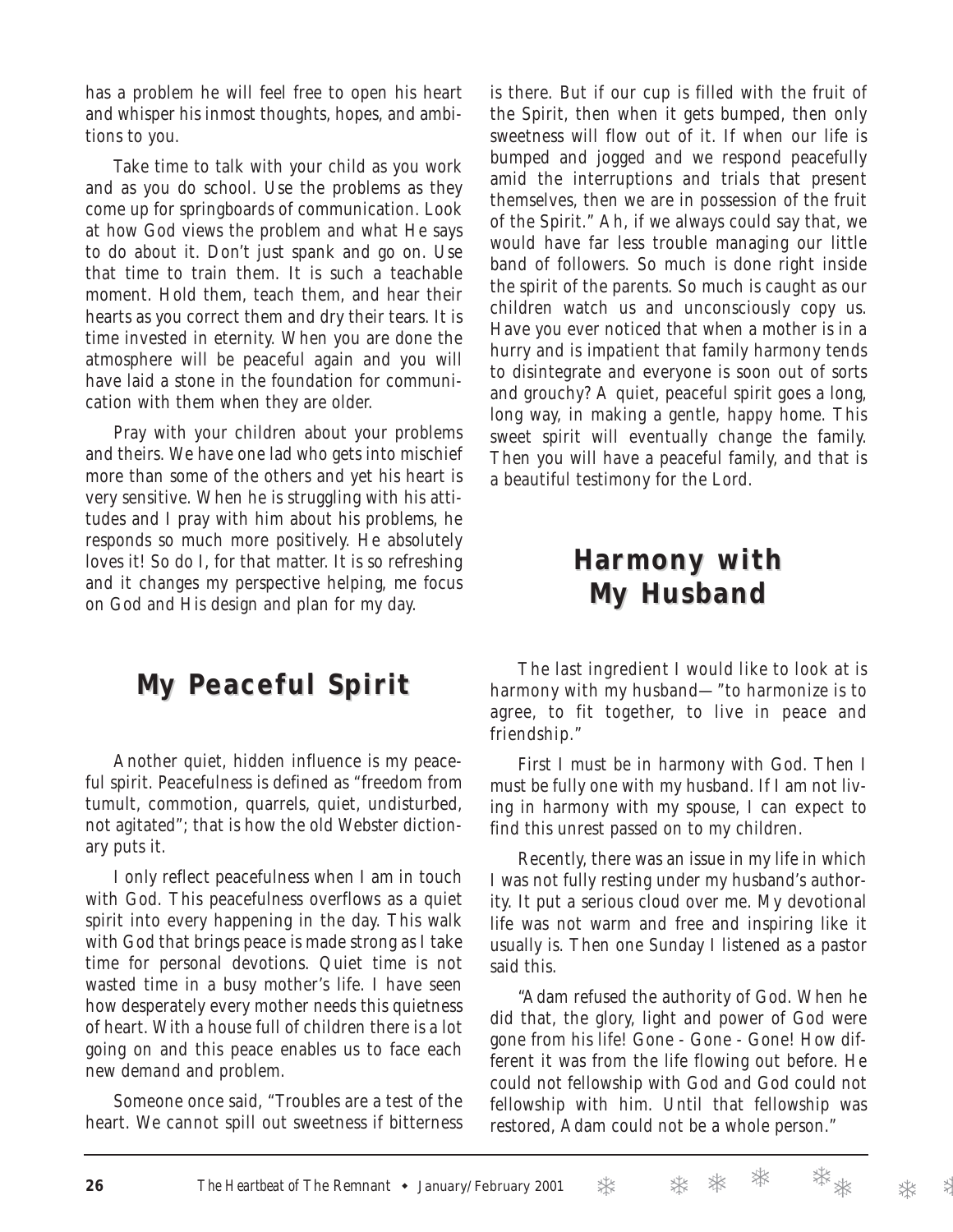He was not even referring to a husband and wife relationship, but my mind raced on to the authority that God has designed in the husband and wife relationship. I had to face up with the fact that I was not completely resting in my husband and this was the reason for my dryness and my lack of peace. What remorse and shame I experienced, yet what peace as I confessed it to God. What clearing!!

When we refuse the authority God has placed over us, no matter what the issue is, the glory, the power and the light are gone from our life. It is so simple, yet so profound!

Many, many times we wives complain about not having any power. We say we are dry and we have no inspiration, no light, and no joy. Is it possible that we could trace it to this area? It is so easy to do just as Adam did and step outside the plan that God has for us. We will to do our own will and we begin immediately to pay the consequences.

A wife whose mind is not completely at rest, trusting and delighting in her husband, will find her fellowship with her husband is affected. The greater the problem, the poorer the fellowship. If she is at odds with her husband and does not desire to do his will, the relationship will quickly deteriorate. If she is dominated by her emotions, she will not find it easy to be under his authority.

When a husband and wife have a relationship that is according to the word of God they have sweet fellowship. The lines of communications are open and their spirits are in peace and harmony with each other. They trust each other completely and enjoy each other to the fullest. They each delight in the happiness of the other. This will create a lovely and right atmosphere in the home.

Once again, your children follow your example. If you are not fully following your husband, your children will probably not fully follow you.

But you say, "I am not sure He is doing exactly what he should be doing. I am afraid he is making some serious mistakes." Have you really given your worries, expectations and cares all to your Heavenly Father? "The government is upon His shoulders!" God will be IN CONTROL if you allow Him to be. The song writer puts it so well, "Hidden in the hollow of his blessed hand, never foe can follow, never traitor stand; Not a surge of worry, not a shade of care; not a blast of hurry, touch the spirit there."

When we have a flexible spirit with no plans of our own, what blessings flow upon our union with our husbands! What a challenge to truly have that spirit. Any mother with a number of children, knows what it is like to have her day change on her at a very inopportune time. School is under way and lunch time is coming all too fast and Dad calls over the intercom. "I need a can of red ink to finish the job that is to be done by 4:00. There is no way I can get it. Could you go and get it for me?" Can I stop my school, pack up the children and go for that important ink without getting all bent our of shape? These things happen to all of us in one way or another. What a wonderful example it is to our children if we can sweetly say, "Sure. I will gladly help you." A mother with a flexible spirit can wear old clothes, live on simple food, and work with a limited budget, cheerfully and with a thankful and sweet attitude. Children who live with a mother like this are extremely blessed. What a valuable lesson in the will of God for their lives!

"In every thing give thanks: for this is the will of God in Christ Jesus concerning you." 1 Thes. 5:18. A thankful spirit is one of the sweetest perfumes to scent anyone's home. It brings joy and cheer and comfort to every circumstance and every relationship.

Well, much more could be said on this subject, and I have a long way to go even as I write these lines. Will you join me in heart as we cry to God for a sweet, quiet spirit in our homes? My prayer for you is the prayer that Paul prayed for the church at Thessalonica: "And the very God of peace sanctify you wholly; and I pray God your whole spirit and soul and body be preserved blameless unto the coming of our Lord Jesus Christ. Faithful is he that calleth you, who also will do it" (1 Thessalonians 5:23-24).  $\Box$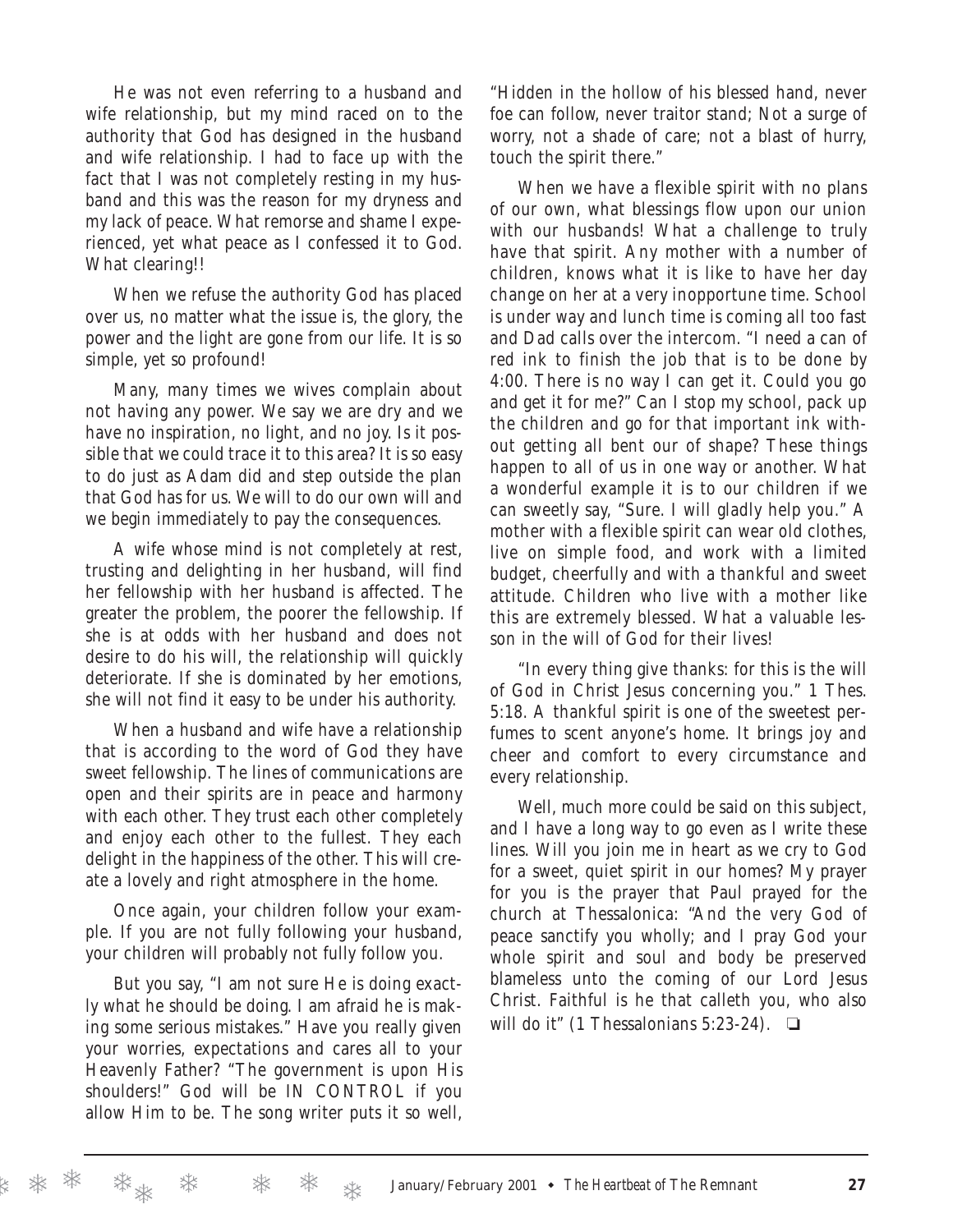

# Painful Realities of Missionary Life

*by Harold Herr*

Jesus said and He still<br>forcibly calls to us today,<br>"Come unto Me, all ye that<br>labor and are heavy laden and I esus said and He still forcibly calls to us today, "Come unto Me, all ye that will give you rest. Take my yoke upon you and learn of me; for I am meek and lowly in heart: and ye shall find rest unto your souls. For my yoke is easy and my burden is light." We all know that when we fail to do this, it brings trouble and unrest into our lives and into the lives of those around us. Missionary life provides many challenges in this matter of trusting the Lord. I would like to share some of my stumblings and some of the Lords dealings with me, in hopes that it will help others to deal properly and honestly with their burdens.

An ancient poet of the 1800s sat in his padded pew in a very orthodox church. In front

of him sat a sophisticated, proud matron, with ne'er a wrinkle upon her dress, with her bonnet ribbon "starched" to perfection, covering her stoic face. But, meandering up her "starched" bonnet ribbon, unbeknown to this prim lady were several lice. There she sits, so confident that everything is just right, and she doesn't realize that she will be scratching like a dog in two days. In response to what he saw, the poet penned these lines:

## Would that God some gift would give us, To see ourselves as others see us.

I would add to these lines, and *to see ourselves as our dear God sees us*.



revealing, embarrassing, humbling, and shaming. We would join with Isaiah and cry out, "Woe is me, I am undone." One preacher said, "One of the greatest gifts that God can give a man, is the gift of self revelation." Now this kind of gift is bittersweet. In my situation as a missionary in the field both of these happened to me. I attempted to carry burdens in my own strength, and this revealed many "lice" in my life that others saw. They were very real and very offensive. What then did God see? Oh, the rottenness of my sinful, proud heart!

David beautifully shares in Psalm 55:22, "Cast thy burden upon the Lord, and he shall sustain thee." The Amplified inserts, "releasing the weight of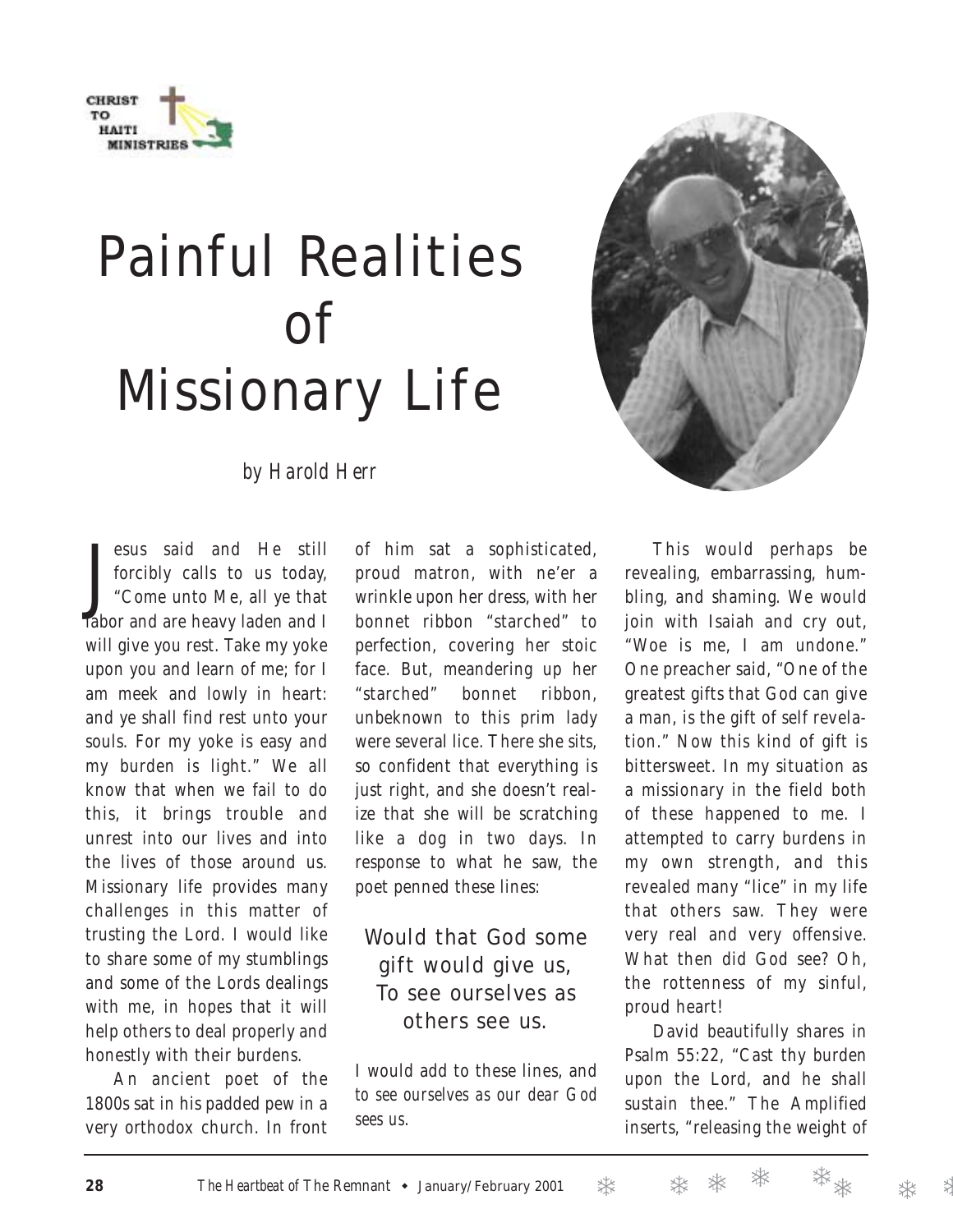it." In Psalm 37:5 (AMP), David also admonishes, "Commit your way unto the Lord (roll and repose each care of your load on Him)."

There are many burdens in life God gives us to bear that are right burdens—the care of families, of churches, of missions. These should drive us to our knees in prayer and fasting. Many times we do not take them seriously enough. But in the midst of these right burdens we need finally to release them, roll them on Him in trust, to find the rest that Jesus invites us to receive. If we do not, the very proper burdens and responsibilities given to us by God will finally crush us, wound us, and disable us. Then we start to fret—the very opposite of rest, of commit, of trust, and of peace. Fret means "to worry, to burn, to eat away as leprosy, to dig a pit, to be displeased, to wax hot."

Haiti is indeed the land of the unexpected. The demands of life, the requests, the need to make decisions come plunging in upon one, day after day. I knew, and most of us know, "His grace is sufficient", "I will give you rest", but I was not experiencing the rest and grace. I took the load of the finances, the wear on the trucks, the daily demands of routine mission life, the total responsibilities and started to fret. Indeed, it started to "eat as leprosy."

Someone always gets hurt in such situations. In my case, it was my missionary helpers; it was the native missionary helpers; it was the native laborers; it was others in my path who were hurt. I say this to my shame, failure, and sin. I would see this failure to commit my way to the Lord at times, and seek release, but would stumble again and again. I did not want to go this way. I said in my heart it must be different, but it wasn't. I battled and prayed and failed again and again.

I struggled with the oftmedical trips to T-Guoave, too much wear on the trucks, too many dollars spent. I overshadowed the missionary workers in their routine decisions; the native laborers did not produce enough or well enough. I became curt with the Nationals in their many requests and expectations of the mission and me. I would see some of it and ask forgiveness at times, but like a tire taking a deep, muddy rut, I was soon back wallowing in my muddy rut again. How I wanted out of this "trap"—or did I?

God's kindness is so great, so good, to show us our need. He has his ways of setting us up in real life situations that reveal the problems in our lives. In the midst of the flurry of many medical trips, I was returning from Port with supplies on the Toyota. On our rugged road

from T-Guoave to Ailigue, I met our other truck coming my way, loaded with our workers and (you might guess it) another medical case for the hospital. I sensed my spirit rising up; not another case! I sought to conceal my feelings. You never can. What's there comes to surface sooner or later. I asked a few questions and made some remarks. I forget them exactly. But I shall not soon forget what I saw—the deep hurt and wound upon their faces. It haunted me. As I left, I cried out to God, "Give me another chance." This dare not continue. I will not keep hurting my friends. If I cannot find rest and freedom I must go back to PA.

That night I climbed the steep hill to my little kay with resolution. I was determined to go the whole way, whatever the cost. Next morning I was up early crying out to God for mercy and deliverance. I said, "God, I can't go on like this." I sent a letter down the mountain to the other workers via email asking for a meeting.

Before the meeting I felt led to go to the house nearby where Levi, Bruce, and Raymonde stay. I wanted everything clear. There I confessed my impatience, curtness, and lack of love. With tears we all shared together. I repented and confessed. I was a deeply broken, wounded man. This was but the beginning. I then met with my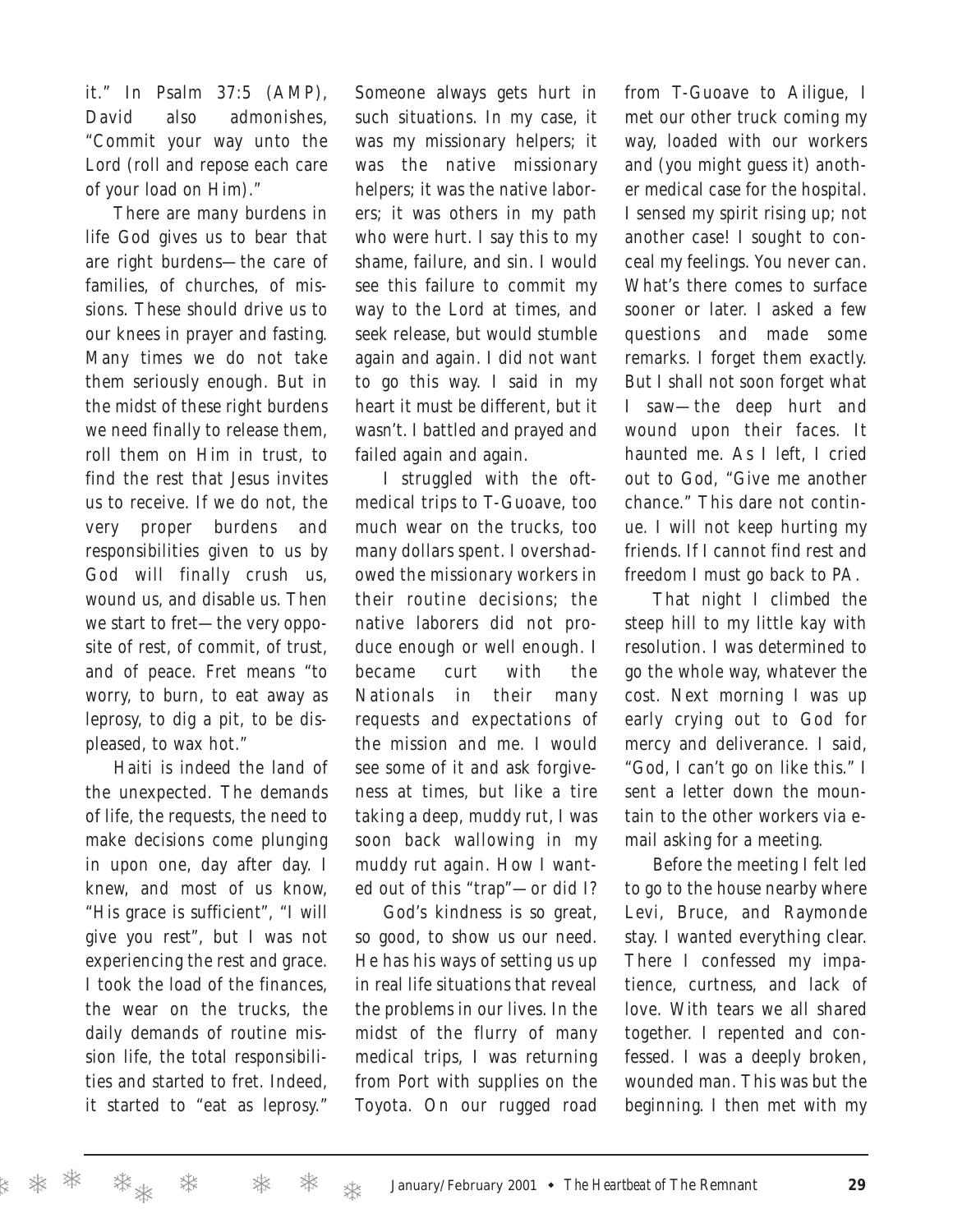loving, fellow workers. I told them to be very frank and share their hearts where I hurt them and others. It was difficult at first for these dear younger people to, as it were, expose and rebuke me as an older grandpa. But I wanted God's knife to go deep. We had a painful but healing time of sharing, praying, and weeping. God was indeed cutting deeply.

Next morning I continued struggling. I went down to my little prayer place and tried to find direction and comfort from Psalm 51—David's prayer of repentance. It was difficult to read it and receive it for myself. God kept revealing my heart in its true state, "The heart is deceitful above all things and desperately wicked." For two days I struggled to find total clearing. My heart was shattered so deeply. I went to each one of the missionaries and told them I want everything to be clear. I want to be able to bless you and bless the natives. Again and again I simply said yes to God. That indeed is my heart. All my righteousness is indeed as "filthy rags," very filthy rags. Clothe me with your righteousness. And He did. He also went deeper. I felt a need to publicly share sins and failures to the natives at the morning service. I wanted no stone unturned. That afternoon I met with deacons and opened my heart to them likewise. I

was finally "casting my burden on the Lord," the burden of sin in my failings and then I was finding as Jesus said, "My burden is light."

There were some natives who were a continual "pest" to me, drained me and I had trouble accepting and loving them. I asked the Lord to give me special love for them. Indeed He did. I had offended a deacon's son at T-Guoave one time. I tried to clear it in the past but in vain. But praise God, that very Sunday afternoon he walked into my courtyard. You know when you are clear, then God can work with others too. When I saw him coming, I said in my heart, "God, whatever he says, whatever he asks, I want to take, I will make no defense." There was nothing to take; God had already worked in his heart. We embraced and forgave each other. Oh, how lovely are the ways of God.

In the midst of all this I told God, "I choose to surrender all to you, the trucks, they are yours, the finances, they are yours. If you want me go back to PA and give up the work, I am ready." I was more concerned about peace, rest, and the grace of God in my life. Yes, God had shattered my life, but He picked up the pieces. May He put it together as He chooses, for His glory. I indeed chose to "commit my way unto the Lord". He promised He would bring it to pass.

Missionaries are very human people. They need your prayers, your love, and your understanding. Praise God, I am a forgiven one clothed in His righteousness.

*For His glory, my humiliation, E. Harold Herr*

❏

*Wherever you ripe fields behold Waving to God their sheaves of gold, Be sure some corn of wheat has died, Some soul has there been crucified, Someone has wrestled, wept, and prayed, And fought hell's legions undismayed.*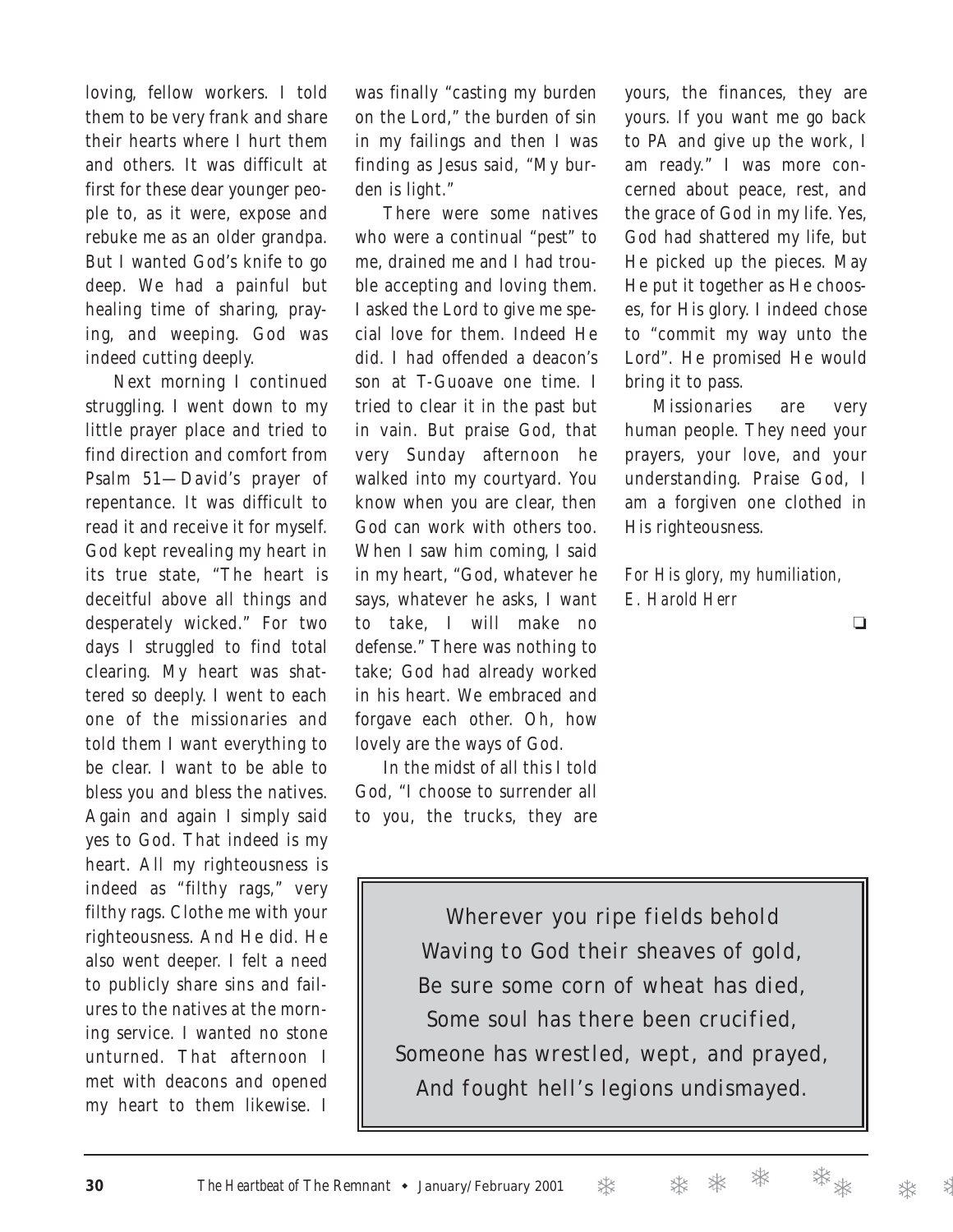# **THE YEAR 2000:**

# Gifts of Courage, Confirmations, and Concealed Glimpses of the Victory Ahead!

### *by Daniel Kenaston*

Christian greetings to each of you at the end<br>of this monumental year 2000! As I write<br>this, we are in the last couple of days before of this monumental year 2000! As I write we begin the new year, and the switch from one year to another is a perfect time to look back over the last year meditating on God's goodness, and look ahead to God's will for us in the year to come. Christy and I have been doing this in a more specific way than normal because of the fact that we arrived here in Ghana on the 26th of December last year, so we are looking back over our first year as missionaries as well as the year 2000. We have been studying the life of Gideon some over the last weeks and have been applying some of what occurred in Gideon's life to our life and ministry here over the past year. Once again we have marveled over God's faithful goodness to us in so many different circumstances, including the birth of our sweet, healthy little daughter 2 weeks ago!! (See the announcement in the last Mission Newsletter), and feel that the story of Gideon encapsulates beautifully the feelings we have when reviewing God's loving guidance and encouragement throughout the whole year.

What I would like to share here is definitely an application to the scriptural account of Gideon, and not strictly my interpretation of this story and its meaning to us as New Testament believers. I am asking you to allow me some freedom to apply these scriptures to our lives over the last year, and maybe you will also see aspects of your own journey in the story of Gideon as we have applied it to ourselves. My desire is that

❄

those of you who have prayed for us throughout this last year would





also join with us in praising God for His blessings during this period and most specifically for all of the "wet fleeces on very dry ground." Walk with me through these "praise ponderings."

### **God's Calling and Gift of Courage to the Weak-hearted**

A quick look at the circumstances surrounding Gideon's call will assure us right from the start that he was not a superman, a spiritual giant full of faith. He was rather a very downcast and doubtful man who was hiding in the winepress threshing grain so that the Midianites would not find it! In his heart there was still an element of faith, but in the face of such difficult times his actions and attitude showed that doubt had gained the upper hand. It would seem to us that Gideon was a hidden, shrinking sort of man, who feared conflict and had a very low view of his own value. But wait, how does the angel address him?; *"The Lord is with thee, thou mighty man of valor."* (Judges 6:12) We say to ourselves, "a man of valor?" It is clear by Gideon's responses to the angel's words that he is asking the same question. But the angel continues and says, *"Go in this thy might, and thou shalt save Israel.…"* I can almost picture Gideon looking down at his body thinking to himself, "What might is he speak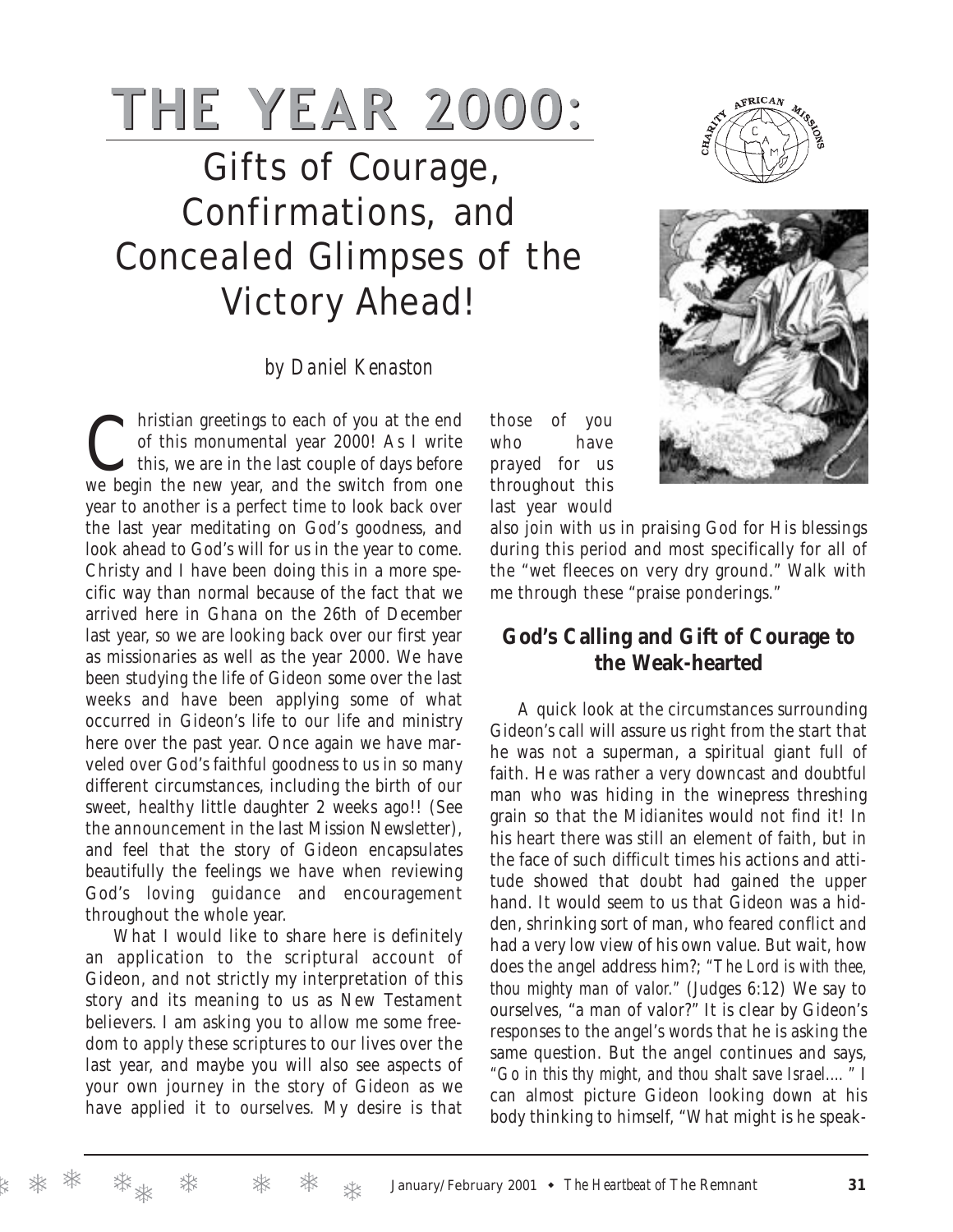ing about?". How often we have done the same! We have heard the call of God to some work or responsibility, and in our heart we have questioned whether God has gotten the right person.

But in our lives, as in the story before us, God does not answer each of our little doubts and questions. Rather, He sweeps them all away with 5 little words loaded with meaning and power, *"Have not I sent you?"* Hallelujah! In these words we see all that is really important about Gideon. Victory was not to be won through him because of his family status, his personal strength, or his great faith in Jehovah up until now; it was going to be won through him because he was being sent!! When the angel spoke of him as a man of valor, he spoke in the reality of his calling, when he told him to go in the strength he had, he knew that inside of the call of God was all the strength that would be necessary to fulfil all that its accomplishment would require. This is not to say that Gideon had nothing at all to do with it, since we can be certain that God chose a willing, even if not faith-filled individual. But the reality of man's willingness in no way detracts from the power that lay in the calling of Gideon. Was he a man of small authority? God's call gave him all the force he needed to command an army. Was he naturally a fearful man? God's call, confirmed repeatedly, as we will see, gave him the courage that he needed to take on the Midianite army against the incredible odds of 450 to 1!! Oh, the blessed, vital energy in the call of God!

Almost exactly one year ago, as we were preparing to move here, we wrote our first article in which we described the Konkombas and the work that God was calling us to. In that update, we wrote these words, "In every area of our lives we see God's fingerprints, revealing to us that He has gone before us, and yet we still hear His precious voice behind us saying, 'This is the way, walk ye in it.'" One year later, we still wholeheartedly attest to the truth of these words! But to be honest with our own weaknesses and God's grace, there have been many moments, both before and since we have been here, that we have had more of a doubting attitude than one of faith like the penned lines quoted above. There have been many times that we have been faced with a situation that seemed so far beyond our capacity, whether of wisdom, grace, or faith, that we have

wondered deep inside whether maybe God made a mistake in choosing us.

In these moments, we have thought of a thousand reasons why others should be here instead of us, why they were more qualified, etc., and asked ourselves what power it was that God had told us to go in. But, praises to God, in these moments, God does not sit down beside us and try to convince us that we are up to the task at hand. He only reaffirms the truth that brings everything else into perspective, the fact that He sent us here. Oh, the freedom, Oh, the joy, oh, the courage that flows out of that simple truth being applied to our life and ministry once again!! We may not be qualified for the tasks ahead, and indeed we are not, but the simple truth that we have been sent by the Lord Himself, coupled with a willingness to obey in faith, is all the qualification that is needed to fulfil some of God's greatest victories! Once again, God brings us to the basics; Have I been sent?, and, Am I willing to obey?, and that answers all of the other swirling questions of doubt and inability that would incapacitate us to fulfil God's plan for us. It is true that we should seek to be qualified in every area possible through prayer, bible study, etc., but there has been such a rest in knowing that we have been called and that that is ENOUGH! We praise God for His repeated gifts of courage throughout this last year, given not with accompanying thunder and lightening, but given through the quiet bedrock of our call and commitment to obey it!

### **God's Commencement and Gift of Confirmations of His Will**

As we continue to walk through the story of Gideon we move out of the realm of God's calling and into the commencement of actual obedience. Gideon now begins to follow through with some of the call that God has just given to him. He moves forward, somewhat timidly, to break down an idol grove and builds an alter to the Lord on the spot. Then the Midianites begin massing for another offensive, camping against Israel. In verse 34 we read, *"But the Spirit of the Lord came upon Gideon, and he blew a trumpet...."* We see in Gideon a willingness to obey, a yieldedness that allowed the spirit of God to control him, yet we still see some of the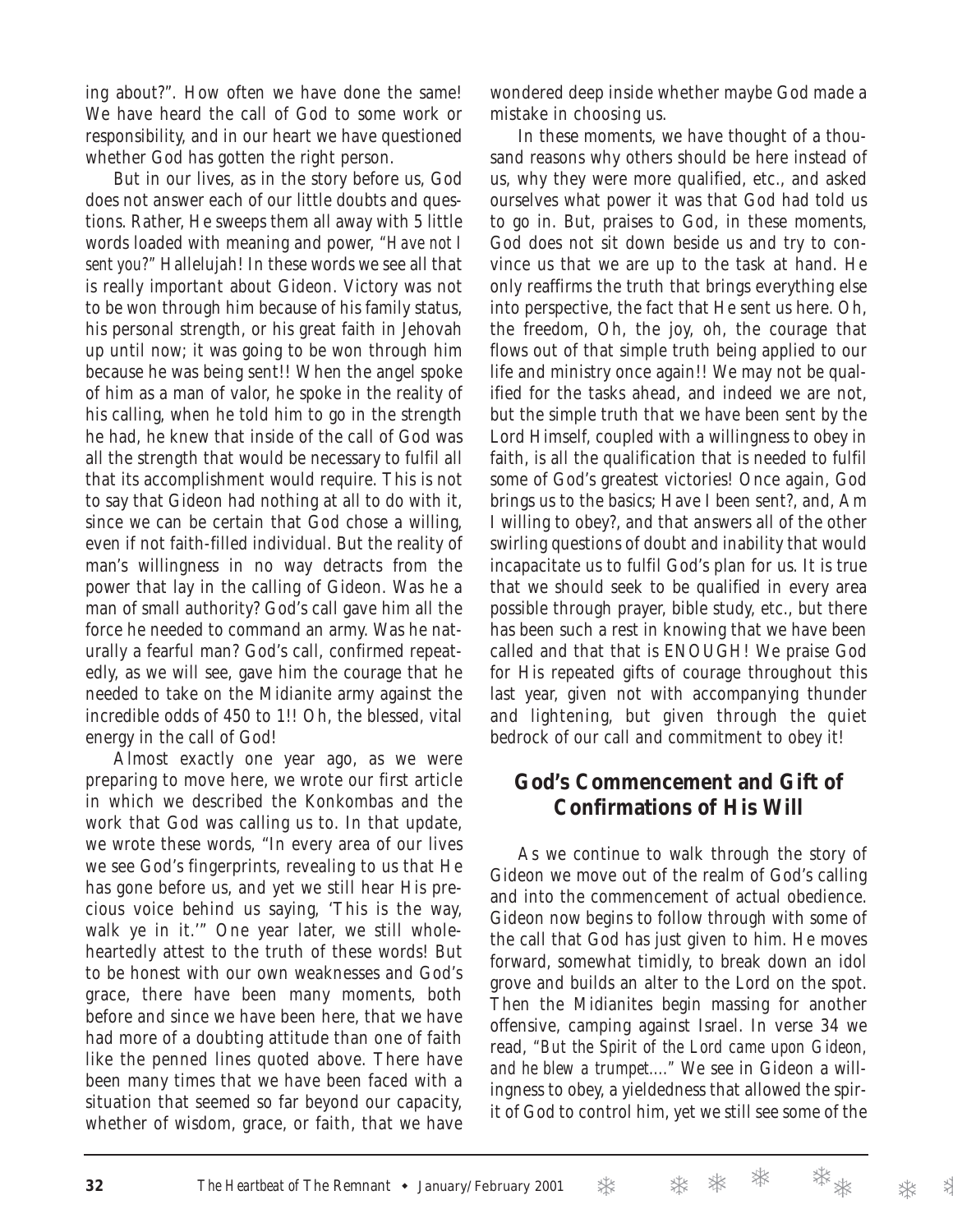same doubt and fear creeping up into his heart as the soldiers begin to gather around him that we saw above when the angel met him the first time. Remember that he watched the angel do a miracle in front of his eyes, he saw how the Lord protected him from the crowd who wanted to kill him for smashing their grove. He experienced all of this, yet in this decisive hour when the thousands of newly recruited soldiers began to look to him for direction, he felt a need for confirmation. The beautiful thing is that God, in His mercy, gave it to him not once, but several times! God saw that Gideon was sincere, saw from his obedience so far that he was willing, only he still struggled with some doubts about whether he had really heard the voice of God. He lovingly gave to His servant the needed confirmation that would calm his doubts and inspire his faith, a visible sign that he could feel. A sheepskin laid out at night; in the morning, dry ground all around and a bowl full of water wrung out of the fleece! Then God reversed it the next night, proving once again both His calling and command to Gideon, and His longsuffering guidance to those who want to obey!!

This is the specific application that initially gripped my heart in relation to our lives here over the last year. I stand continually amazed at the mercy and gentleness of God in His dealings with us when He knows that in our heart of hearts we want to obey Him! When we look at these past months, we feel that the picture of dry ground all around with Gideon squeezing a bowl full of water out of the fleece describes perfectly our experience. All that we left to come here, the circumstances of life that we now face everyday, the strains of ministry, the heat and sometimes ill health, the adjustments we have had to make, all of these are "dry ground" so to speak, things that could take away from a sense of joy and surety that we are in the right place. But, if I may say it again, to be honest with God's goodness to us, our daily experience is not at all one of "dry ground." We feel as though we daily go out and find the fleece of God's grace, joy, and contentment in our lives soaking wet with God's goodness and we squeeze out yet another bowl full!!

When we do struggle (and we do at times), with whether we are supposed to be here or are cut out for this job, we look once again to the daily fleece, and find ourselves filled with the assurance again that though sometimes the going is tough, we could never find this joy, delight, and satisfaction in our lives if we were not living in His will. Let me hasten to say, lest I be misunderstood, that I am not referring to everything being rosy as an indication of being in God's will, for if that were the case, we would be on the next plane home! Rather, I am speaking about the inner sense of peace, joy, and contentment that is unshakable, though the outer circumstances are not conducive to these feelings. But, "When we walk with the Lord in the light of His Word, what a glory He sheds on our way"!! His smile on our lives, seen in the little physical blessings He sends, or in the inner ones He gives to us when we need His gentle confirmation, is so very, very wonderful and the ecstasy of walking in it is beyond compare. I am sure you know that I am not saying we always obey, or that we never wander from God's will for us; I am rather rejoicing, not in OUR staying in God's will, but in HIS goodness to continually confirm to us that we are right where He wants us, though the surrounding circumstances would say otherwise. Space will not allow specific examples, but suffice it to say that there have been many such occurrences in the last year. God's confirmation into our hearts as we commence the fulfillment of His plan for us here has been our lifeline at times throughout this year, and we give Him praise for His gentle goodness to us in this area!

### **God's Commands and Gift of a Concealed Glimpse of the Victory Ahead**

Follow the story of Gideon yet once more with me; after the double confirmation in the wet and dry fleece, Gideon immediately leads his army towards the enemy camp. Moving forward with this army of 32,000 to fight an army of 135,000 is a real step of obedient faith, but God is not done stretching Gideon's trust in Him! He commands Gideon to remove from his army those that are afraid, and when Gideon obeys, more than twothirds of his army leaves! Gideon continues to obey in faith as God whittles his army down to a mere 300 troops, and he is camped with them,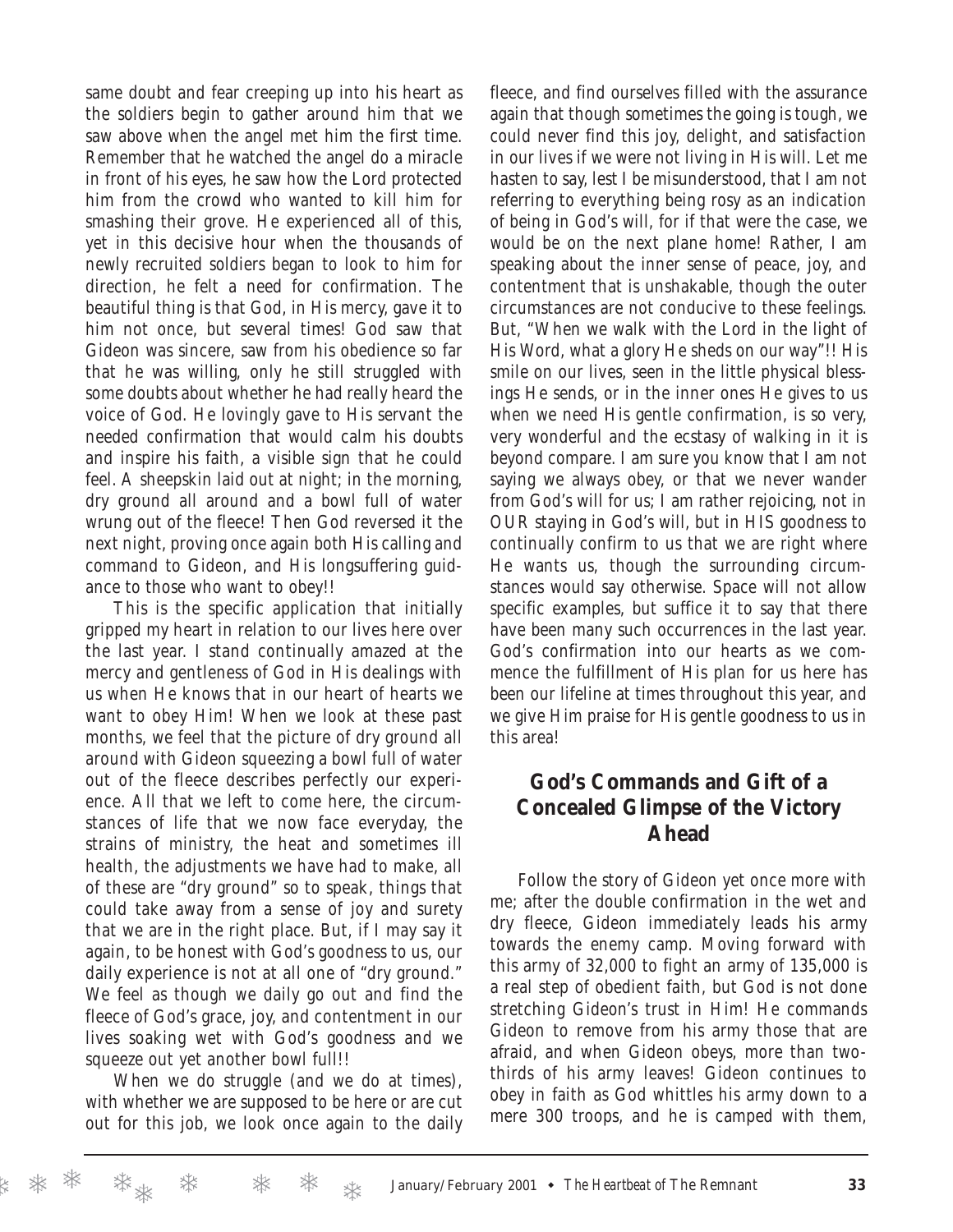poised for attack, just above the huge enemy camp. In the middle of the night comes the command, *"Get up, go down to the army of Midian, I have delivered it over to you*." Remember with me the fact that when Gideon asked God for the 2 confirmations that He would rescue Israel through his army, Gideon was surrounded, not by a small group of 300, but by an army of 32,000! For God to win victory with that number seemed to be possible if you looked at it with faith, and Gideon had even obeyed God as he pared down the force to only 300, but now he needed another assurance, another signboard on the way that convinced him that he was indeed hearing from God. And once again, the beautiful thing is that God knew what His servant needed, and He did not chide or reprove him for his lack of confidence; He did not even wait until Gideon asked for a confirmation. In chapter 7, verses 10 and 11, God said to him, *"But if thou fear to go down, go thou with Purah thy servant down to the host: and thou shalt hear what they say; and afterward shall thy hand be strengthened...."* God sent him down for a hidden preview of the victory that was to be won, gave him the opportunity to look behind the scenes and see the ways in which God was already working to insure the final victory, even though Gideon's men were still sleeping up on the mountain. This concealed glimpse of what was about to happen, this undercover intelligence that only God could provide, was exactly what Gideon needed and he went back, woke his men, and went on to claim the overwhelming victory for the "sword of the Lord and of Gideon" that we all know about! What an incredible story of God's longsuffering guidance to help His servant to fulfil His will, and what an marvelous testimony of the power of God to take a weak but willing vessel and outfit it for His purposes!!

As we close out this article today on the back door of the year 2000 and on the threshold of 2001, the above saga of Gideon is our personal experience. We have begun our work here following God's commands, but as we continue to go deeper into the heart and culture of our people, and work in an ever widening area, we are confronted with the enormity of both the task and the enemy. At times this realization, along with all of the problems and challenges that come with ministry,

threaten to remove us from the path of God's will for us here by making us pull back to our comfort zone. We do desire to see the Kingdom of God raised up here in the hearts and lives of the Konkombas, and we are willing to obey, only at times we would rather stay in our tent on the mountain than to go out to face the hordes of our evil enemy. We feel at times that our numbers are too small, both in experience and spiritual power, to effectively fight to see the church of Christ raised up here. But, in these times, God is faithful, and we rejoice that Gideon's God is our God!!

In the same way that God lovingly allowed His servant the reassurance that he needed to go forward in faith, He continues to give us little glimpses of the victory that is ahead. He allows us to see the beauty of His character in the life of a Konkomba believer here and there, He gives us the encouragement of hearing the foundations of evil begin to shake in several villages, and He continues to give us visions in our hearts of the future church that He desires to raise up here, standing firmly against the evil that surges around us! In all of these ways and more He confirms in our hearts the fact that we are here at His command, and that victory, though not always apparent on the surface, will be the final outcome of our labors here! How we thank him for His continued gentle guidance of us, calling us unmistakably to be here, commanding us to step out in faith, and assuring us with His confirmations when we are discouraged! Though we may have our struggles, the overarching expression of our hearts as we close this year is expressed in the words of this song;

*"Tis so sweet to trust in Jesus, Just to take him at His word; Just to rest upon His promise; Just to know, 'Thus saith the Lord.'*

*I'm so glad I learned to trust thee, Precious Jesus, Savior, Friend; And I know that thou art with me, wilt be with me to the end.*

*Jesus, Jesus, how we trust you, How we've proved you o'er and o'er! Jesus, Jesus, precious Jesus! Oh, for grace to trust you more!"*

*In praise of past faithfulness, and hope for the future, Daniel & Christy and Abigail Kenaston*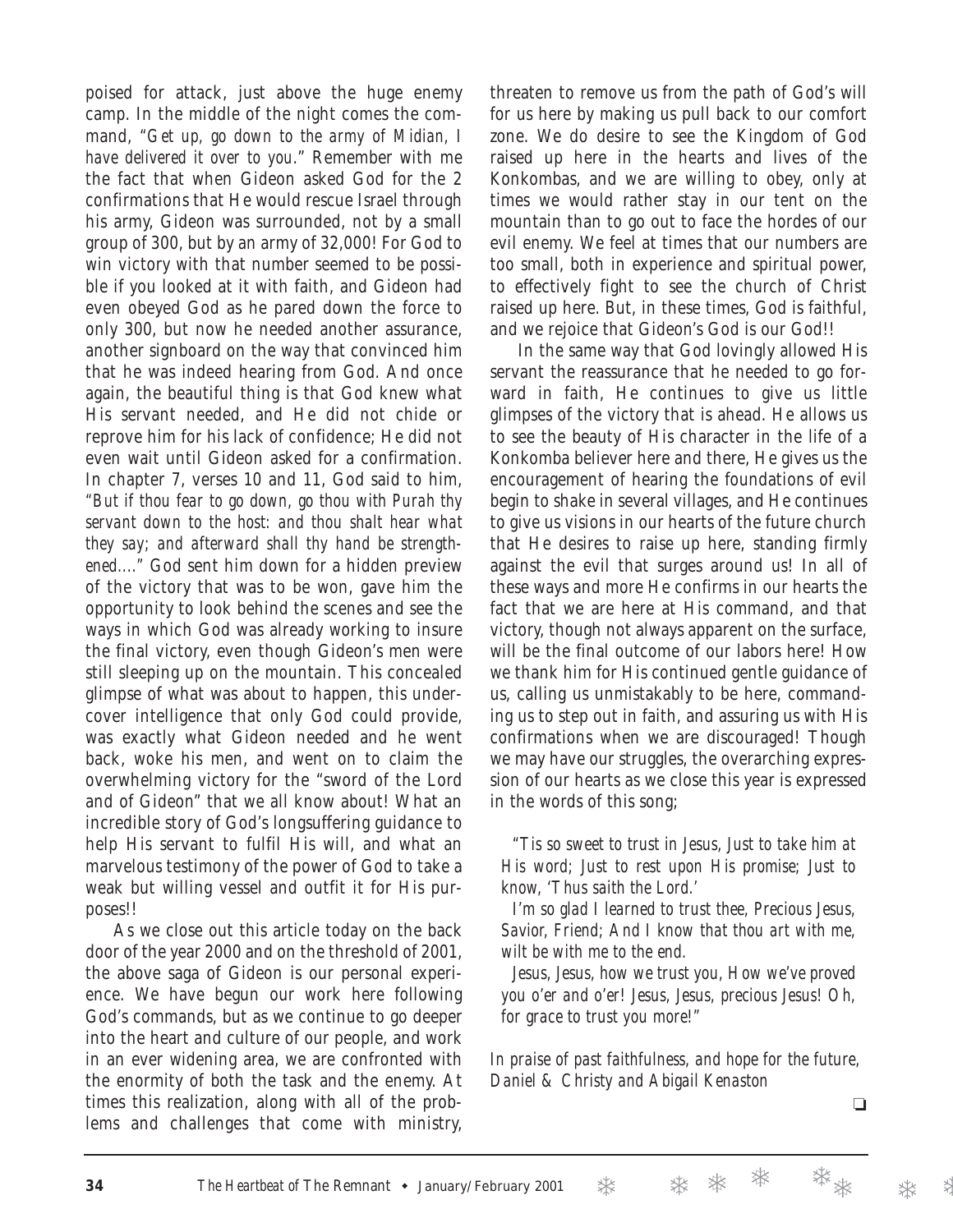

❄

# *Precious Letters from Our Readers*



oming. Our<br>and burden;<br>ome of the<br>love to hear We thank God for the many letters of counsel and encour-<br>agement we have been receiving. It is the only way we<br>can evaluate our progress. Keep them coming. Our desire agement we have been receiving. It is the only way we is to foster a free flow of edification, inspiration, and burden; from us to you, and you to us. That way we can pass some of the blessings on to the others who are reading. We would love to hear from you in any of the following ways.

✎ A meaningful lesson in family devotions that you can pass on to other fathers.

✎ A testimony for *The Blessing Corner* where you found God's **Explessing in some area of obedience.** 

 $\chi$  duestion that can be answered to the edification of all.

resson in family devotions that<br>rs.<br>for *The Blessing Corner* where<br>me area of obedience.<br>at can be answered to the edifi-<br>area of spiritual growth, obtai<br>suggested in the magazine.<br>word of encouragement or co<br>or any secti An area of spiritual growth, obtained by one of the exercises suggested in the magazine.

A word of encouragement or counsel about *The Remnant*, or any section of it.

#### *Dear Remnant,*

Thank-you for all the effort you all are putting into *The Heartbeat of The Remnant*. The Sept./Oct. issue was tremendous, from cover to cover. The articles on *Hudson Taylor's Home Life*, and *A Season Alone with God* were highlights for me. My husband and I were able to get away for a weekend to practice a season alone with God. I wish there were words to tell you how the Holy Spirit brought healing to our tired spirits. He also taught us some gems of truth as my husband did a Bible Study on what grace really is. Praise the Lord! Thank-you for

pressing forward to the goal. Please put us on the Remnant mailing list.

*Don & Karin Litchfield Kokomo, IN*

❅ ! ❅ ! ❅ ! ❅ ! ❅

### *Dear Remnant,*

We would like to thank you sincerely for sending *The Remnant* magazine to our family. I can't tell you how much of an encouragement it has been to us. We are growing, learning, and changing through your ministry, and we thank our Lord for that. My husband especially

appreciates the fresh ideas for teaching the children. They are fun and the message really gets through to them and they remember! We are really enjoying this. As always, your feature articles are truly "life changing" when applied. Thank-you!

*Stephen & Laurie Stamper North East, MD*

❅ ! ❅ ! ❅ ! ❅ ! ❅

### *Dear Brother Andrew,*

I want to take a few moments and express my heart about the new *Remnant*s. I have been challenged by them, and enjoy them thoroughly. To read through one slowly, observing the sketches and photos, to feel a very vibrant heartbeat pulsing through them, is like sitting through a week of evangelistic meetings.

I would like to make one suggestion. When you write a book report, you should include an address and/or phone number of where to get it. Maybe even give the current price. It's like giving people one bite of fantastic dessert, without giving them the recipe for it. I really am savoring them with joy. *The Remnant* HAS a heartbeat again.

*Linda Weaver Clark Range, TN*

❅

❄

❄

❅